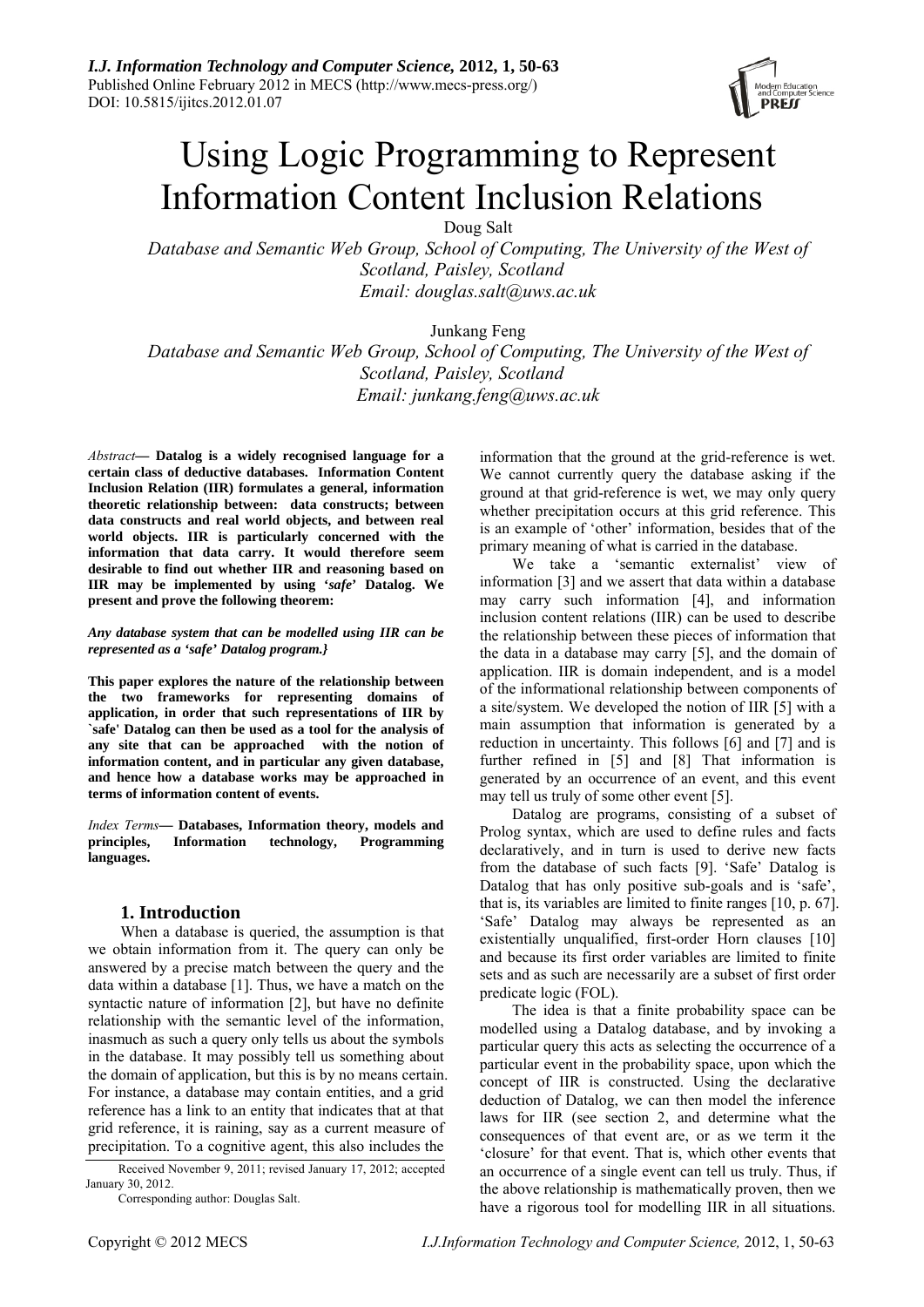In particular, it is hoped that this will provide a tool to model both the logic of a database, and the domain of application in informational terms. With such a tool, we may be able to uncover reasoning at a distance for such representation systems [11], [12, Ch. 20].

The structure of this paper is as follows. We give a brief definitions of IIR, how we believe that IIRs interact in a database, and then a brief description of 'safe' Datalog. This will allow us to define the terms used in the above proposition. We then give a theoretical justification of the above theorem. This is where the main contribution that our work makes is justified. We illustrate the above theorem with some examples of IIR relationships represented with 'safe' Datalog. Finally we draw conclusions and propose further work to complement and extend the findings of this paper.

# **2 Definition of Information Content Inclusion Relations**

## **2.1 IIR and IIR Inference Rules**

The following arguments are based on [5]. In this paper, they managed to derive, and prove domainindependent rules for the manipulation of information flow based on probability theory. We take the most of the following definitions from this paper.

Following the terminology of [6, ch. 1] we define the term of 'random selection process' ((selection process) for short), as a set of conditions and outcomes. For instance, the roll of a die would be a random selection process, whose outcomes are in the set {1, 2, 3, 4, 5, 6}, and the conditions would be that the die is fair (equal probability of rolling any number).

**Definition 2.1.** Let *s* be some *selection process* under a set *C* of *conditions*, *O* the set of possible outcomes of *s*, which are called states, and *E* the power set of *O*, *X* is an event if  $E \ni X$  and there is a probability of *X*, i.e. *P*(*X*).

**Definition 2.2.** Let *s* be some selection process under a set *C* of conditions, *O* the set of possible outcomes of *s*, *E* the power set of *O* and let  $P: E \rightarrow [0,1]$ be the probability measure, such that:  $P(O) = 1$ ;

 $\forall X_i \subseteq E$  for  $i = 1, \dots, n$  if  $X_i$  is a countable collection of pairwise disjoint sets then  $P(\sqcup X_i) = \sum P(X_i)$ where  $' \sqcup'$  denotes the disjoint union; then the triple (*O,E,P*) is the *probability space*.

**Definition 2.3.** Let *s* be a selection process under a set *C* of conditions,  $X_i$  an event concerning *s*,  $x_i$  an instance of *s*,  $x_i$  is a *particular* of  $X_i$  if  $x_i$  is in state  $\Omega$ , written  $\Omega$  = state( $X_i$ ) and  $X_i \ni \Omega$ .

**Definition 2.4.** Let *s* be a selection process the result of which is reduction of possibilities, and therefore be an information source, and *k* prior knowledge about *s*;

Let r be an event, and  $r_i$  a particular of  $r$  at time  $t_i$ and location *li*;

Let *s*'s being *F* be an event concerning *s*, and  $s_i$ some particular of *s*'s being *F* at time  $t_i$  and location  $l_i$ ;

 $r_i$  carries the information that there must be some  $s_i$ existing at time  $t_i$  and location  $l_i$ , if and only if the conditional probability of *s*'s being *F* given *r* is 1 (and less than 1given *k* alone).

This last definition makes more explicit the definition of information content in [6, p. 65], whereas unlike in the original formulation, and as [5] point out, Dretske deals with information content at a type level whereas information is carried only by particulars. The prior knowledge in this case is not easily quantified, but represents an amendment to the state space of the source, represented by the receivers prior knowledge (see [7] for more details on this concept). For example consider the three cup game, in which a pea is under one of three cups on a table. One of the cups has already been shown to the people already present not to have the pea under it, and the cup has been replaced on the table. Some further participants now arrive after this event. To those already present they know the pea to be under only one of two cups, whereas the new arrival only knows that the pea is under any of the three cups. So the state space is altered by prior knowledge. Such prior knowledge represents the relativisation of information content.

**Definition 2.5.** When a particular  $r_i$  carries the information that a particular  $s_i$  exists. We will say that the *information content* of  $r_i$  includes  $s_i$ , or in other words,  $s_i$  is in the information content of  $r_i$ .

An example of this would be: 'if it is raining on my head at 1500 on the  $2<sup>nd</sup>$  March 2011', then this includes the information content that 'my hair is wet at 1500 on the  $2<sup>nd</sup>$  March  $2011'$ .

**Definition 2.6.** Let *X* and *Y* be an event respectively, there exists an *information content inclusion relation*, IIR for short, from *X* to *Y* , if every possible particular of *Y* is in the information content of at least one particular of *X*.

Extending the last example, this gives 'if it is raining on my head' then this includes the information content 'my hair is wet.' Notice it is the particulars that actually carry the information, but IIR allows us to predict the behaviour of the information content of such particulars at type level.

**Definition 2.7.** Let *X* be an event, the *information content of X*, denoted  $I(X)$ , is the set of events with each of which  $X$  has an information content inclusion relation. Sufficient conditions for  $I(X) \ni Y$  are:

- Both *X* and *Y* are events, namely they could be contingently true, or contingently untrue, but are neither necessarily true nor necessarily false. Mathematically *P*(*X*)≠1 and *P*(*X*)≠0 and *P*(*Y*)≠1 and  $P(Y) \neq 0$
- Whenever *X* is true *Y* is true. That is  $P(Y|X) = 1$ , in other words  $X \subseteq Y$ .

Given the above definitions [5] went on to prove the following inference rules for events, which are sound and complete.

**Theorem 2.8 (Sum).** *If*  $Y = X_1 \cup X_2 \cup ... \cup X_n$ , then  $I(X_i) \ni Y$  for  $i = 1, ..., n$ .

**Theorem 2.9 (Product).** *If*  $X = X_1 ∩ X_2 ∩ ... ∩ X_n$ *Y* =  $X_i$  *for*  $i = 1...$ , *n then*  $I(X) \ni Y$ .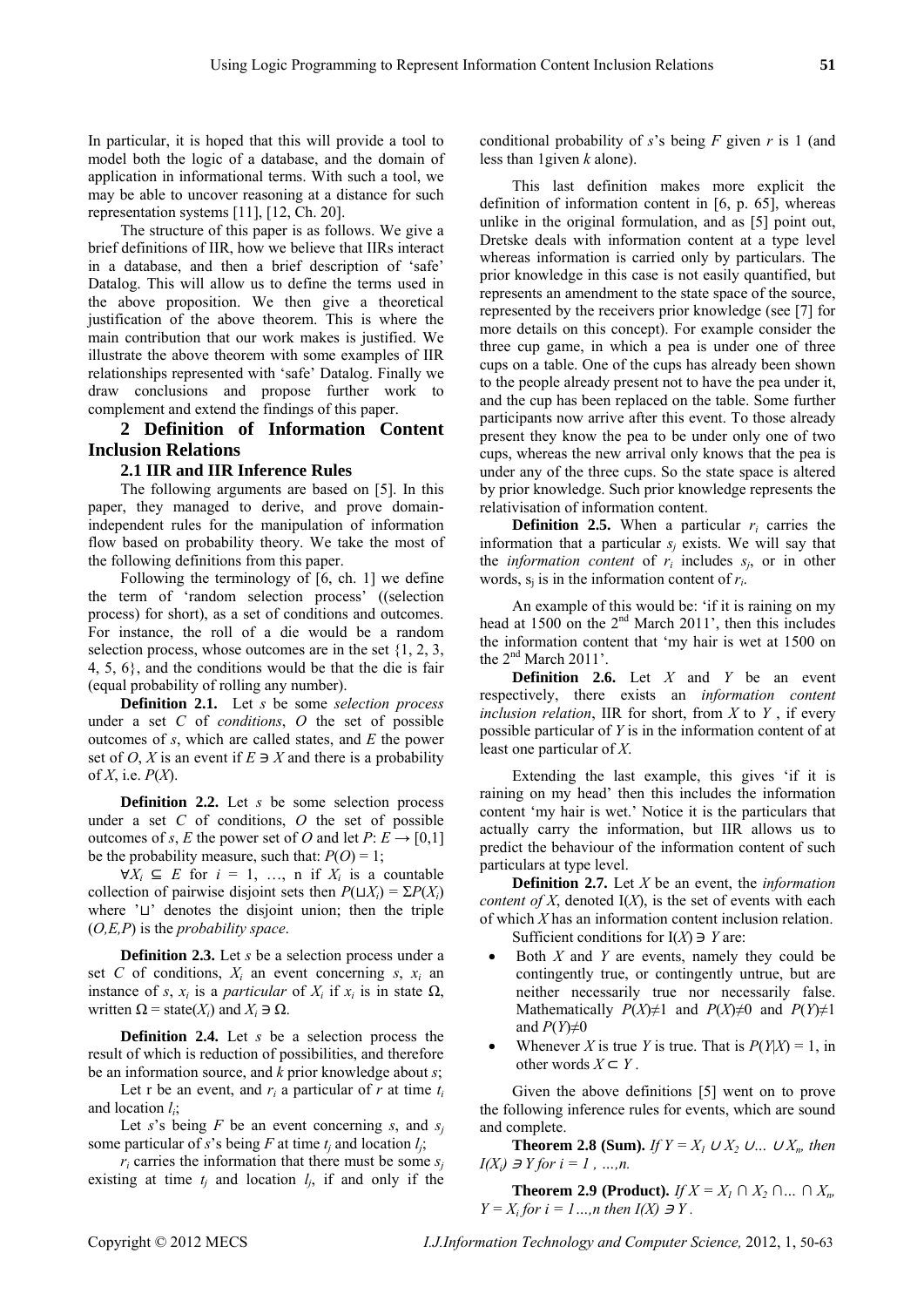**Theorem 2.10 (Transitivity).** *If*  $I(X) \ni Y, I(Y) \ni Z$ *then*  $I(X) \ni Z$ .

**Theorem 2.11 (Union).** *If*  $I(X) \ni Y, I(X) \ni Z$  then *I(X)*  $\exists$  *Y* ∩ *Z*.

**Theorem 2.12 (Augmentation).** *If*  $W = W_1 \cap W_2$  $∩... ∩ W_n$ , *Z* is the product of a subset of  $W_1, W_2, ..., W_n$ *I(X)*  $\exists$  *Y* then  $i(W \cap X) \exists Z \cap Y$ .

**Theorem 2.13 (Decomposition).** *If*  $I(X) \ni Y \cap Z$ *then*  $I(X) \ni Y, I(X) \ni Z$ .

In the above theorems  $X_l, X_n, Y, Z, W, W_l, W_2, W_n$  are all events in *E*.

Although these rules are sound and complete, it should be noted that [5] have already mentioned that these rules are not all independent of one another. They mention that theorem 2.13 may be proved with the use of theorems 2.8 and 2.9.

Furthermore we find that (theorem 2.12) may be proved as follows:

| Proof                                   |                                                                   |   |
|-----------------------------------------|-------------------------------------------------------------------|---|
| $W = W_1 \cap W_2 \cap \ldots \cap W_n$ | Premise                                                           |   |
| $I(X)\ni Y$                             | Premise                                                           |   |
| $W \cap X$                              | Assumption                                                        | 3 |
| Z is a factor of W                      | Premise                                                           |   |
| $I(W) \ni Z$                            | Theorem 2.8 applied to $4\overline{5}$<br>Theorem 2.10 applied to |   |
| $I(W \cap X) \ni Z \cap Y$              | $2,3$ and 5                                                       |   |
|                                         |                                                                   |   |

Therefore, in any discussion of the inference rules for IIR, it is sufficient only to consider IIR itself, reflexivity and inference rules, i.e., from theorem 2.8 theorem 2.11 inclusive.

## **2.2 IIR underlying a database**

The notion of information content of a state of affairs is essentially the same as that of information flow in the sense that information is carried by a state of affairs in order to flow. We agree with [12, p.4], *Once one reflects on the idea of information flowing, it can be seen to flow everywhere; not just in computers and along telephone wires but in every human gesture and fluctuation of the natural world. Information flow is necessary for life*. In this section we show how IIR support a database and also may be seen as explaining how a database may provide the user with information. That is, IIR may formulate an information theoretic view of databases.

#### **2.2.1 Types of IIR and their sources**

In this section we show how IIR support a database. A database can be involved with two different types of events: those that are internal to the database which could be termed *database events*, and those that are in the real world, which will be called *application domain events*. Consequently, there are four types of IIR shown in Table 1 which summarise the types of IIR and their sources.

**Table 1 Types of IIR and their sources (based on [5])** 

| <b>Information</b> Inclusion                            | <b>Sources</b>                                                            |  |
|---------------------------------------------------------|---------------------------------------------------------------------------|--|
| Relation: $I(X) \ni Y$                                  |                                                                           |  |
| X, Y : both database events                             | Syntactic relations between<br>data constructs and<br>data<br>values      |  |
| X: a database event; Y : an<br>application domain event | Semantic values and<br>information content of data                        |  |
| X: an application domain<br>event; Y : a database event | Rules and processes<br>- of<br>database design and database<br>operations |  |
| X, Y: both application domain<br>events                 | Relations between real world<br>objects, Business rules                   |  |

#### **2.2.2 How IIR work for a database**

We note that constructing and using a database to carry and convey information must involve all the above four types of IIR.



**Figure 1: A Path in an ER schema** 

The following discussions are based on the ER diagram in Fig. 1.

IIR as shown in row 1 of Table 1 are purely the result of the syntactic characteristics of a database such as rules for the structure and data integrity of a database. That is, they arise as a direct result of the nomic constraints [11] within a database. To illustrate, consider the path shown in Figure 1, let  $\alpha_l$  be the connection between node entity Student and node entity Course, *α<sup>2</sup>* entity Course and entity Lecturer, and  $\alpha_3$  entity Student and entity Lecturer, then there is a nomic constraint  $\alpha_l$ ,  $\alpha_2 \vdash \alpha_3$ , which means that  $\alpha_1$  and  $\alpha_2$  in conjunction entail  $\alpha_3$ . Such a constraint captures information flow [12, p. 29], and consequently there is an IIR between some combination of  $\alpha_1$  and  $\alpha_2$  having an information content inclusion relation with  $\alpha_3$  (In fact, in our notation, this may be represented by:  $I(\alpha_1 \cap \alpha_2) \ni \alpha_3$  - see section 2).

IIR now provides a framework for reasoning over a database in order to derive information. For example, let  $β<sub>1</sub>$  be a real world event that a student takes a course,  $β<sub>2</sub>$ the course is taught by a lecturer, and  $\beta_3$  a student is taught by a lecturer. To obtain that student  $s_i$  is taught by lecturer  $t_1$  (which is a particular of  $\beta_3$ ), either the following IIR may be used:

- I( $\alpha_1 \cap \alpha_2$ ) $\exists \alpha_3$ ,I( $\alpha_3$ ) $\exists \beta_3$ , so through Transitivity (i.e., theorem 2.10), we derive  $\beta_3$ , or alternatively,
- $I(\alpha_i) \ni \beta_i, I(\alpha_i) \ni \beta_i$ , through Augmentation (i.e., theorem  $2.12$ ) and Union (i.e., theorem  $2.11$ ) we derive  $\beta_1 \cap \beta_2$ , and from this, we derive  $I(\beta_1 \cap \beta_2) \ni \beta_3$ , resulting in *β3*.

The above chains of reasoning show how the type of IIR of row 2 of Table 1 work, namely we need an IIR from  $\alpha_i$  to  $\beta_i$  (among others) for the reasoning to work. Thus, IIR from a database event to an application domain event pertains as to how data is used within the database to derive information. This kind of IIR may also involve so called semantic values of representations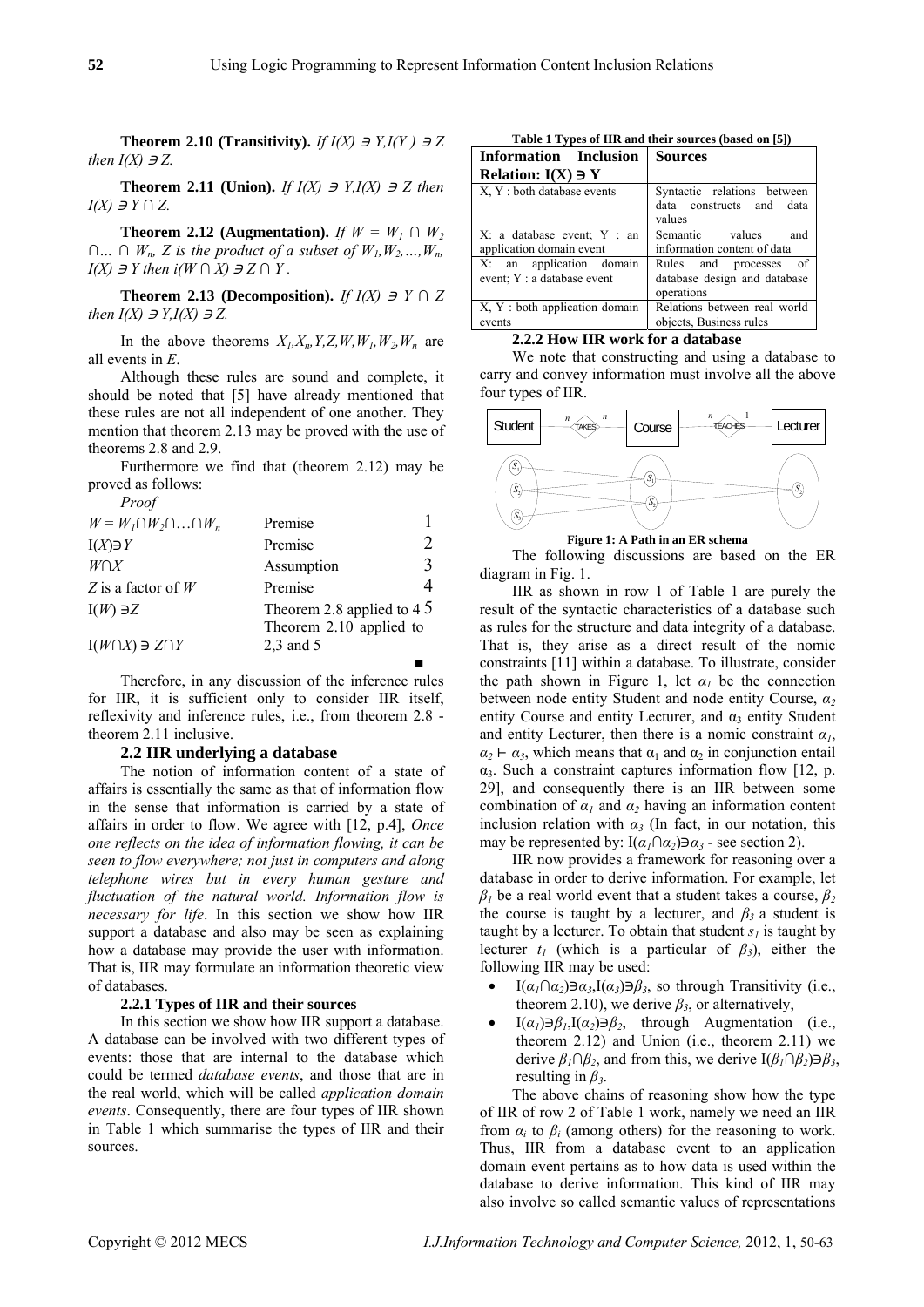[11], which are concerned with an application domain. For instance in the above relationship, at the syntactic level, the intersection of  $\alpha_1$  and  $\alpha_2$  (i.e., the product of the two events) has  $\alpha_3$  in its information content from which a cognitive agent can derive the information in the application domain that a particular lecturer teaches a student.

The IIR from application domain event to a database event is involved in database design. It would remain unclear as to whether an entity Student should be placed in an ER schema until the students are identified in the application domain for which the database is designed. A further example could be constraints placed on a relation, which will not be obtained until some relation between objects in the application domain is captured. This type of IIR is described in row 3 of Table 1.

The IIR between application domain events could be concerned with requirements analysis and query writing, etc. Say for instance we have a business rule of 'if a student takes a course that a lecturer teaches, then the lecturer teaches the student' , 'a student takes a course and the course is taught by a teacher' is an event, denoted say *X*, and 'the student takes the course' is another event, say *Y* . Thus the information content of *Y* is already in *X*. Furthermore, due to this IIR, we need only embody (carry) *X* by using data and not *Y* , as *Y* can be derived from *X*. This elaborates on row 4 of Table 1. In addition, this level of IIR contains constraints of the real world. For instance, a particular lecturer teaches a particular student, generally carries such information, such as the lecturer is qualified to teach the course, or we have a particular by whence such an IIR would make sense, such as this is not before the lecturer or student was born.

As can be seen from an earlier part of this section there are several inference rules available for deriving further IIR from a given set of IIR, the most important of these being the transitive property of IIR. It is these inference rules that we wish to model with Datalog.

# **2.2.3 Information and meaning of a data construct**

It is our belief that meaning is often incorrectly taken as synonymous with information that a particular datum may carry. Such ambiguity, we feel, hampers the analysis of information when related to a database. In this section we will attempt to make a clear distinction between the two.

Let *f* be some relation between objects in the application domain, which is either true or false, but which cannot always be true, or always false, that is, it is *contingently* true. Let *e* be a particular data construct, such as a node or a path in a graph. Using the above example in Figure 1, then  $e$  would be the nodes  $s_1, c_1$  and an edge between them, labelled, *takes*.

If f can be comprehended by some 'semantic rule' (terminology borrowed from [11]) without any additional inference (ibid., p. 21) from *e* then *f* is in the *primary meaning* of e [13]. Again, to illustrate with the above example. The primary meaning of e is that student  $s_l$  takes the course  $c_l$ . If we assume the accepted rules for following the meanings of ER diagrams is like that in Figure 1, then the data construct shown therein has a 'type' of primary meaning that a student takes a course, and a lecturer teaches a course as opposed to the actual meaning of an individual data construct.

If under certain conditions on both data and the part of the application domain with which the data are concerned, such as the structure and constraints of a data schema, on top of what can be comprehended directly from the data, that is *f* can be derived from *e*, then this is beyond the primary meaning and f is part of the *implied meaning* of *e* (ibid.). For example, the data constructs in Figure 1 are capable of giving the meaning that a student is taught by a lecturer if there exists a business rule that 'if student takes a course and the course is taught by a lecturer then the lecturer teaches that student'. This implies that the meaning of such a construction of entity, relation, entity is given by its type. Types are modelled by the data schema, and types arise from what Dretske terms concepts [6, p. 214]. Hence any data instance that fit these data constructs inherit the meaning of their corresponding types. Meaning arises from these concepts and thus concepts give meaning to these instances (cf. [6, p. 222]). Some relevant interpretation rule in the application domain is then applied to such data constructs thereby giving them meaning. Using the ideas above, then the meanings of a data construct does not necessarily need to be contained in its information content. We follow the idea that information must be contingently true [4], but this does not necessarily apply to meaning. Say f is part of the meaning of e, only if it is also a particular of some application domain event, say Y with which a database event, say X, of which e is a particular, has an IIR, does f qualify as part of the information that e bears and conveys. The IIR would make sure of the veridicality [12, p. 10] required. The meaning of a data construct may happen to be part of its information content, however such conditions for meaning to be part of the information are neither necessary, nor sufficient.

# **3 Purpose of Investigation**

The aim of this paper, is to discover whether there is any kind of linkage between the two frameworks described, and furthermore what the nature of this linkage or correspondence is. We believe that there must be some kind of linkage. On the basis that 'safe' Datalog is a subset of First Order Predicate Logic (FOL) then Datalog can successfully represent certain aspects of an application domain. That is, at one level, it is a representation system. There must exist constraints between the database and the domain of application it is trying to model. However, this representation, when looked at from the purely physical viewpoint is at best just variances in electrical charge within the internals of some computing device [14, p. 156]. We define these electrical variances with values of 0 or 1, and in turn use those symbols to represent other symbols. Hence a computing device is merely a contrivance for manipulating symbols (ibid.), and hence computing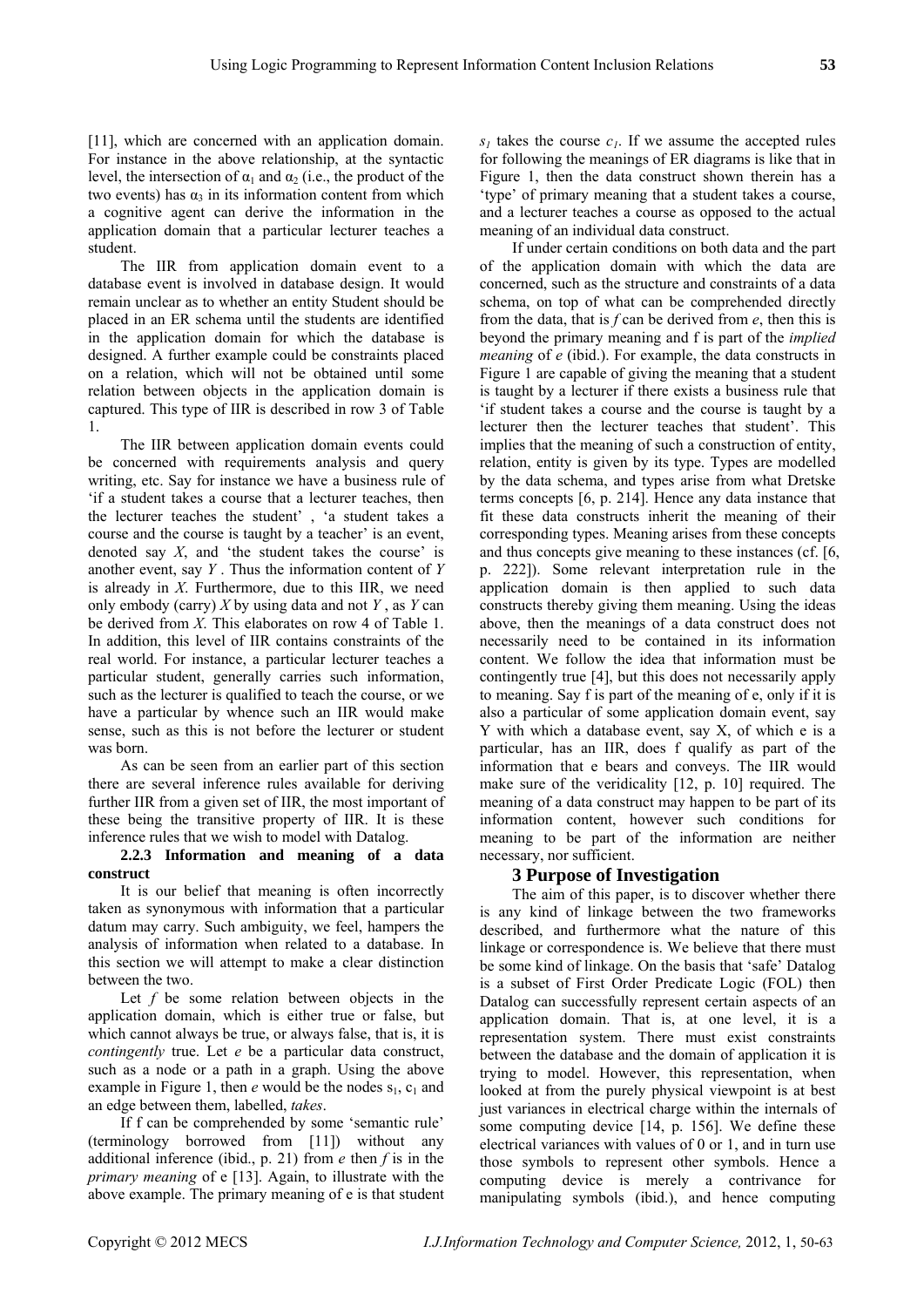devices do not exhibit cognition. Eventually these symbols can be used to represent aspects of the real world. It is this linkage via these constraints to the real world by this accumulation and refinement of such symbols that we believe information content can arise. IIR is a proven way of modelling an application domain in terms of information content. As we have two frameworks, both of which can represent an aspect of the real world, then it seems logical that there must be some kind of correspondence between them. This paper is part of a series which tries to uncover this assumed correspondence.

'Safe' Datalog also represents, as stated before a particular subset of FOL. FOL, and in particular one of the two inference rules of FOL [15, p.86]; the *modus ponens*, underlies the vast majority of computing [14, p. 156]. By proving such a correspondence then we must be close to determining why computing devices are so useful in modelling the real world, and what, therefore is the informational justification of the modus ponens, that is a possible informational theoretical justification of FOL

We note there are other implementations used when analysing databases in terms of IIR. We already know we can model IIR using Prolog [8] and Oracle PL/SQL  $[16]$ ,  $[1]$ ,  $[17]$  and  $[18]$ . This would seem to support the above claim that there is some link between the fundamentals of computing and an information theoretic representation of such systems.

Additionally as seen in the above papers, we can model IIR using existing computing frameworks. It would therefore, be useful to possess yet another form of representing such relationships, which has been formally proven to be able to represent any given set of IIR. This would allow further investigation of IS in terms of IIR using a proven tool.

Finally, IIR itself is a framework that describes information content of a given state of affairs and relationship therein. As we are able to successfully model IIR, and IIR is not necessarily tied to an IS, and furthermore we can model such IIR with several implications, it would seem that IIR itself must represent some kind of generalised framework, with which to undertake informational analysis of virtually any situation that can be represented in probabilistic terms.

# **4 Brief Definition of 'safe' Datalog**

Although Datalog has a relatively simple syntax, in this paper we will only be considering 'Safe' Datalog, that is Datalog that does not contain any negative subgoals and is safe [10, pp. 67-68] [19]. One of the reasons for this, is that there are many implementations of Datalog available, which extend Datalog to include negative sub-goals and disjunction [10, p. 119] [20]. Throughout this paper we make use of a limited set of the functionality of the Datalog Educational System [21] .We therefore attempt to define, briefly, the Datalog we wish to use to model IIR. We now define the syntax of the Datalog we in which we are interested.

Datalog is a subset of Horn programs, which are suitable for application to databases. Datalog's semantics

are based on FOL [22]. Note, all following logic program definitions are derived from [10] and [19]. Essentially Datalog predicate logic consists of a subset of *formulae*. A formula is a set of predicates called *atoms*, or *atomic formulae*. These are of the form:

 $p(a_1,...,a_n)$ 

where p is the predicate name,  $a_1$ ,  $a_2$ , ...,  $a_n$  are constants or variables, known as *terms* and n is termed the *arity* of the predicate. The collection of predicates, constants and variables is referred to as the *basis*. In particular the basis we are considering contains no function symbols. A formula consists of series of atoms connected using standard logical connectives. It can be shown that any formula can be converted to the *clausal form* [9, pp. 734-735]. So if  $p_1, p_2, ..., p_n, q_1, ..., q_m$  are a series of atoms, then a clausal form of the formulae is:

 $\neg p_1 \lor \neg p_2 \lor \dots \lor \neg p_n \lor q_1 \lor \dots \lor q_n$  where all atoms are assumed to be universally qualified. Each qualified atom in the clause is referred to as a *sub-goal*. Note this structure can be transformed using standard FOL axioms, and may give rise to *Horn clauses* (or *definite clauses*, and *general Horn clauses* which are a subset of the clausal form.

A clause  $p_1 \vee ... p_n \leftarrow q_1 \vee ... \vee q_m$  is called a:

- *Horn clause* if *n* is less or equal to one and every sub-goal is an atom;
- *general Horn clause* if *n* is greater than 1 and every sub-goal is an atom.

**Definition 4.1.** A *positive logic program*, *P*, is a set of Horn clauses.

**Definition 4.2.** *r* be a general Horn clause, a variable *V* of *r* is called *limited* if

- *V* appears in an ordinary positive sub-goal, or
- $V$  is equated to a constant c in a built-in sub-goal, e.g.  $V = c$  or  $c = V$ , or
- $V$  is equated to a limited variable  $W$  in a built-in sub-goal, e.g.  $V = W$  or  $W = V$ .

*r* is called *safe* if each variable of *r* is limited. A positive logic program is *safe* if all it clauses are safe.

**Definition 4.3.** A positive logic program is called a *'safe' Datalog program* if

- its basis does not contain any function symbols, and
- it is safe.

# **4.1 'Safe' Datalog syntax**

What follows is a précis of the descriptions found in [9], [19] and [10].

The following conventions are adopted to indicate syntax:

- [ ] indicates optional;
- ... indicates one or more, but finite;
- I indicates 'either …or …'.

If none of the above are present, then this indicates that the object is mandatory.

We now need to detail the following structures:

- constants;
- variables:
- terms;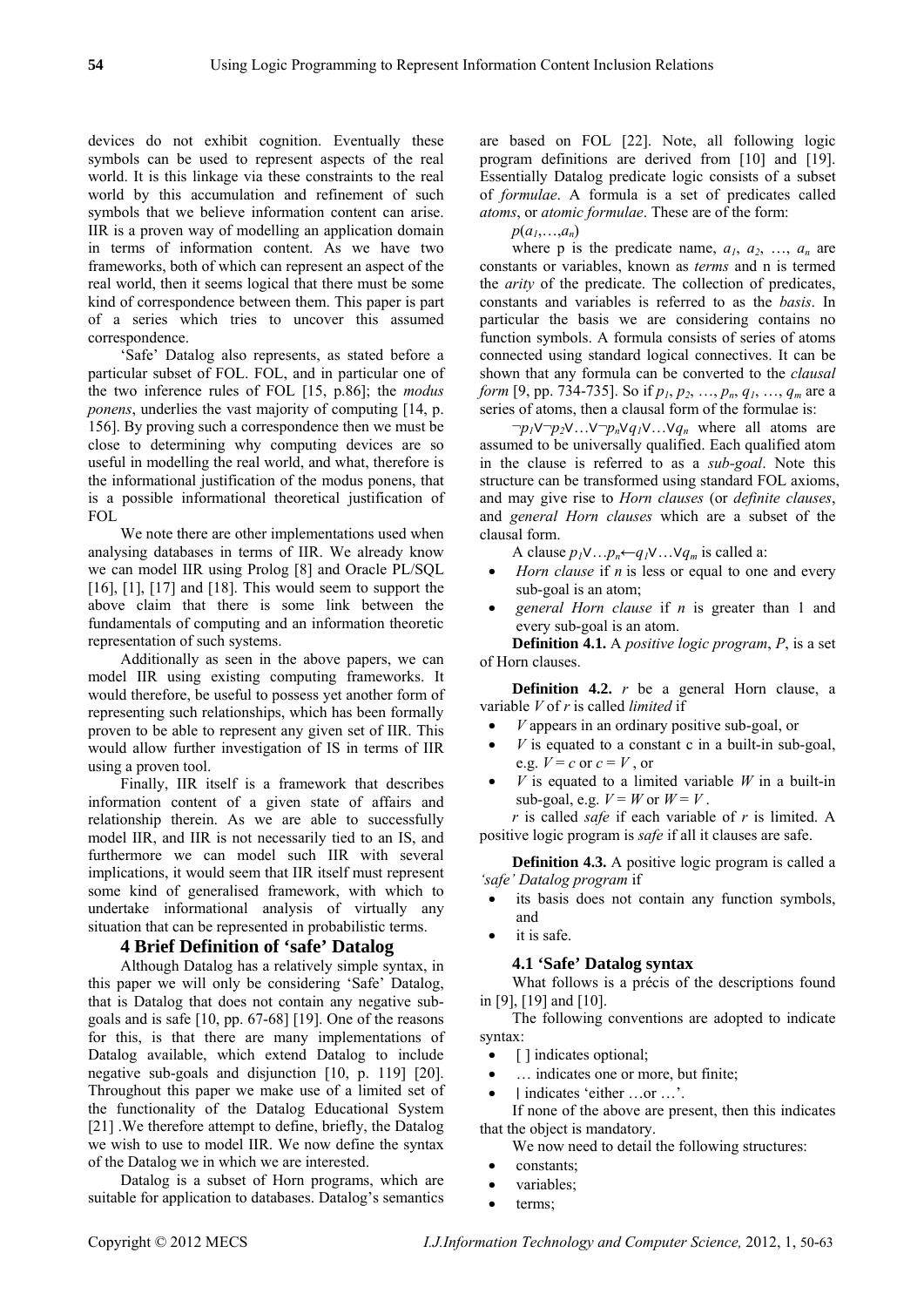- built-in predicates;
- conditions;
- facts:
- rules;
- programs.

#### **4.1.1 constants**

#### These are of the form:

*lower case letter[any alphanumeric character | underscore \_ ]…| Number* 

So examples of constants are: a x constant cOnstant cONSTANT c12939 1  $-1$ 2E10 1.5 1.314E-34

Such constants will be denoted as lower case single letters, *a*, *b*, *c*,... or  $a_n$ ,  $b_n$ ,  $c_n$ , ... for  $n \in \mathbb{N}$  in subsequent definitions.

#### **4.1.2 variables**

These are of the form:

*upper\_case\_letter| underscore \_ [[any alphanumeric character | underscore \_ ]…* 

So examples of variables are:

X Y

\_aVar Variable VARIABLE VariaBle V123

Variables will be denoted as upper-case letters *A*, *B*, *C*, ... or  $A_n$ ,  $B_n$ ,  $C_n$  for  $n \in \mathbb{N}$  in the following definitions.

#### **4.1.3 terms**

Terms may be either variables or constants. This will be denoted as emboldened lower case *a*, *b*, *c*,… or  $a_n, b_n, c_n, \ldots$  for  $n \in \mathbb{N}$  in the following definitions.

#### **4.1.4 built-in predicates**

Because we are only using 'safe' Datalog, then the only predicate available is the equality. This takes the form:

```
a = bExamples of these are 
douq = 10X=Y 
2=3X=doug 
size=doug
```
Conditions will be denoted as emboldened upper case *A*, *B*, *C*, ...or  $A_n$ ,  $B_n$ ,  $C_n$ , for  $n \in \mathbb{N}$  in subsequent definitions.

```
4.1.5 predicates 
These are of the form:
```
 $p(a_1,...,a_n)$  where  $n \geq 0$ . Examples of predicates are: ancestor(titus, A). student(doug). supervises(doug, dr feng). supervises(shuang, Who).

Predicates will be denoted as lower case single letters *p*, *q*, *r*,... or  $p_n$ ,  $q_n$ ,  $r_n$ ,... for  $n \in \mathbb{N}$  in subsequent definitions. If  $p$ , or  $p_i$  is stated without accompanying terms, then the terms are assumed, that is  $p$  is shorthand for  $p(a_1,...,a_n)$ .

**4.1.6 facts**  These are of the form.  $g(a_1,...,a_n)$  for  $n \geq 1$ . Examples of facts are: true. employee(doug). ancestor(titus, doug).

Notice that facts are a specialisation of predicates. Indeed facts are known as ground predicates.

Facts will be denoted as lower case single letters *g*, *h*, *i*,... or  $g_i$ ,  $h_i$ ,  $i_i$ ,... for  $i \in \mathbb{N}$  in subsequent definitions. If g, or  $g_n$  is stated without accompanying terms, then the terms are assumed, that is *g* is shorthand for  $g(a_1,...,a_n)$ .

Also notice in the first example the predicate without arguments invariably returns false (i.e. no tuples computed), and is not much use for querying. We do not consider it within this paper.

**4.1.7 rules** 

Rules are of the form:

 $p: -p_1, p_2, \ldots, p_n, P_1, \ldots, P_m$  where  $m + n \ge 1$ , and p must start with a lower case letter.

The right hand side of the rule, is often termed the rule body. Examples of rules are:

```
superior(A,B):-supervises(A,B).
superior(A,B):-supervises(A,X),
      superior(X,B). 
smallSize(X):-size(X,Y), X=8.
```
The collection of predicates and conditions (known as sub-goals) in the rule body is conjunctive, i.e. all subgoals must be satisfied for the rule to be true. A rule may contain itself in the rule body, That is, rules may be recursively defined.

Rules will be denoted as lower case emboldened single letters *r*, *s*, *t*,... or  $r_n$ ,  $s_n$ ,  $t_n$ ,... for  $n \in \mathbb{N}$  in subsequent definitions. If  $r$ , or  $r_n$  is stated without accompanying terms, or associated predicates, then the terms and predicates are assumed, that is r is shorthand for  $r(a_1,...,a_l)$  :  $-p_1(A_1,...,A_m), p_2(b_1,...,b_n),...,P_1,P_2,...$ for  $l, m, n \geq 0$ .

Ground rules, i.e. rules with only zero parameters or constants in the rule head, are considered to be facts, and the rule body is not evaluated.

#### **4.1.8 Programs**

A collection of rules and facts is referred to as Datalog program. Identically named facts may appear in a Datalog program many times, and this collection of facts is referred to as the Datalog database to which rules are applied, in order to return tuples that satisfy the query entered. Order is important, Datalog will evaluate facts in the order they appear in the program. Similarly the same rule name may appear multiple times (as well as appearing in its own rule body). Again Datalog will evaluate rules in the order they appear. All such occurrences of the rule will be evaluated in an attempt to return tuples.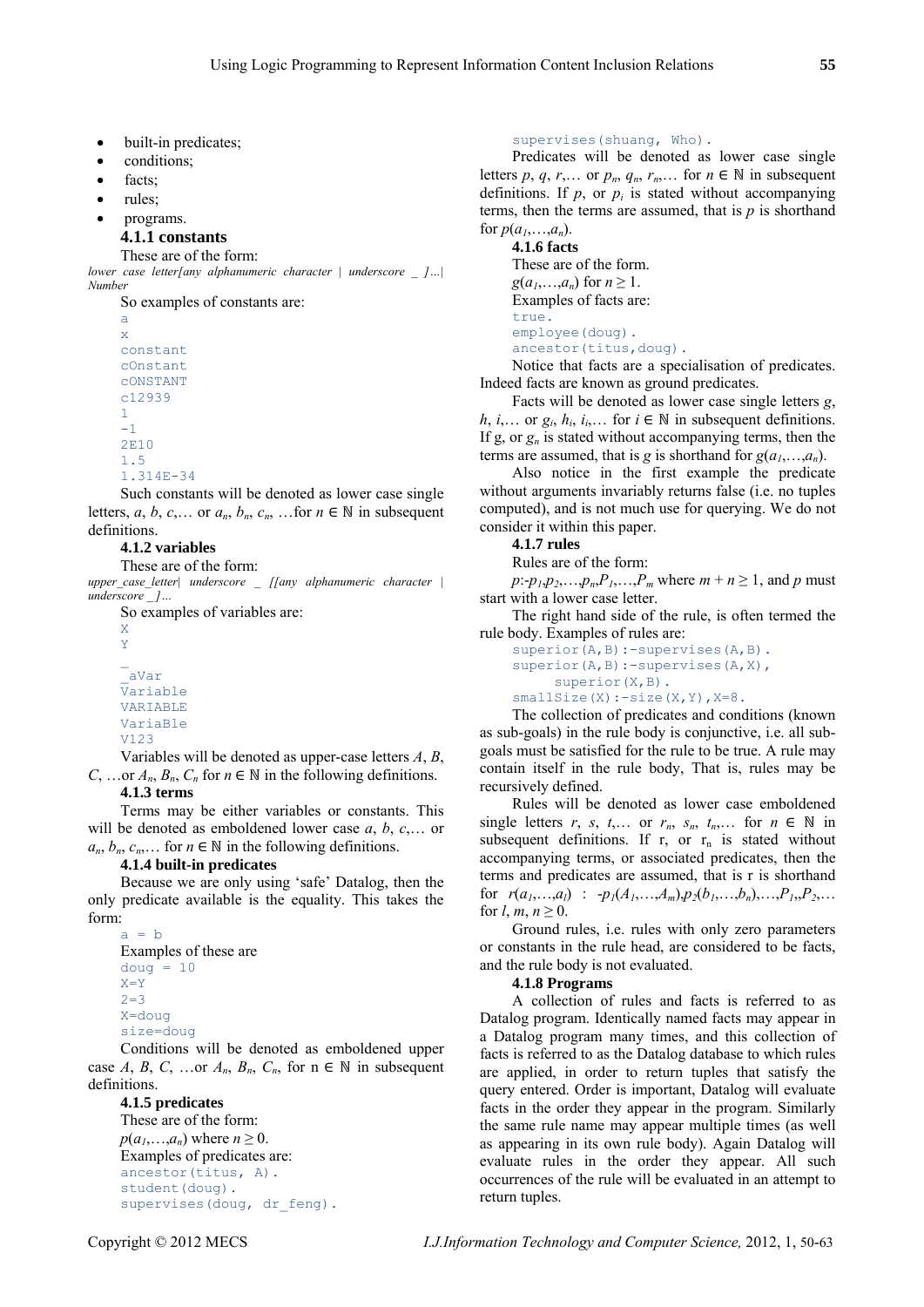#### **4.1.9 Querying in Datalog**

A program normally resides in a simple text file. To perform a query in Datalog, the Datalog program must be 'consulted', i.e. loaded up into the Datalog environment. Queries are then performed within the Datalog environment. These are just predicates with usually, at least one variable, and are entered interactively in the Datalog environment.

Examples of queries are:

ancestor(doug, A).

employee(Anybody).

Datalog then returns all matching tuples of the predicate.

# **5 Theoretical justification of the transformation of IIR to Datalog.**

We believe that it is vital to obtain theoretical guidance and justification on our investigation. The basic idea is to utilise the proven approaches found in [10] and [23] of creating an interpretation of a given set of predicates and thence trying to produce a model, i.e. an interpretation which gives answers corresponding to the truth of that set of predicates. In order to do this we strictly define the components that we are working with: the probability space, and the possible set of IIR which will arise from that probability space (but are, as yet, unknown), we then create an interpretation. Using the properties of IIR we construct predicates within our interpretation which reflect these properties. We then go on to show that such predicates may always be constructed if we have the prior conditions set out below. Finally once these structure have been created, we use the fact that 'safe' Datalog is itself an implementation of a subset of FOL (that is, without any negative sub-goals) to prove that a given set of IIR may always be represented by a suitable Datalog program.

Within the bounds of a database we are dealing purely with data. Such databases are alethically neutral [4], that is, not all the semantic value [11] of the instances of data in a database is information about the application domain it is modelling. However, there is an informational relationship between data as row 1 of table 1 illustrates, and thus we can use IIR to reason about this data. To this end, we treat a value of a data construct (i.e., an attribute or a set of attributes) being of a certain value in an instance of a notional database as an event. This is along the same line of [24] [25], [26]. For event B to be in the information content of event A, that is, for there to be an IIR between these two events, denoted  $I(A) \ni B$ , then we must have, by definition:

 $P(B|A) = 1$ 

That is, event *B* is certain if we have event *A*. So this may be stated: given event *A*, then we have the information that event *B* exists. In terms of an instance of a database, then if we have an instance of event *A* at a given time, it is certain that we have an instance of event *B*. This means there is always a link between entity *A* and entity *B*.

**Definition 5.1.** If we have the probability space *O*,*E*,*P* , then there exists a *complete set* of IIR and the relationships between those IIR due to IIR rules, denoted

*IIR*. *IIR* includes all IIR that are logically implied by a given set of IIR, due to IIR rules being complete and sound (see [5]). The relationships are determined by reflexivity, IIR inductance theorems 2.8 - 2.11 and simple IIR relations. These rules would be represented as the IIR relation  $\exists$  between set relations.

**Definition 5.2.** An *evaluated probability space*, *W* is the tuple  $((O,E,P),IIR)$  where  $(O,E,P)$  is the probability space as mentioned above and *IIR* is defined as above.

**Definition 5.3.** A *universe* or *domain of discourse*, *D* is the tuple (*T*,*R*) where *T* are all the terms of *D*, and *R*, are all the rules in *D*, for manipulating members of *T*.

**Definition 5.4.** An *interpretation*, *J* of domain of discourse *D*, where *U* is a non-empty set of elements, called the *universe* (or *domain*) of interpretation, such that:

- For each member *T* of *D*, in *J*, an assignment to element in *U*, i.e.,  $J: T \rightarrow U$ .
- For each member, *R* of *D*, the assignment of an *n*arity Horn predicate *q* in *J*, being the assignment of a mapping in  $U<sup>n</sup>$  into true, false (or, equivalently, a relation on  $U^n$ )

We now create an interpretation *J*, for some evaluated probability space  $W=(O,E,P),IIR$ ) with domain of discourse, *E*, giving  $J: E \rightarrow U$ .

**Definition 5.5.** For any event  $e \in E$  there exists an *closure* for *e*, denoted  $e^+$ , for which  $\forall x \in e^+$ , I(*e*) $\exists x$ . This closure is created by the repeated application of theorems 2.8 - 2.11.

**Definition 5.6.** For any two events  $e_1$  and  $e_2$  linked in any way by being members of the same closure then they are said to be *related*. Note such events will appear in some kind of relation in the complete IIR set, *IIR*.

**Definition 5.7.** A set of terms, *T* for that particular interpretation of an IIR rule are said to be *linked* if all the terms, representing those events, are related, and this set is denoted *TIIR*.

**Definition 5.8.** A *linked predicate*, denoted *iir* is constructed recursively from predicates with linked terms, thus:

 $i$ *iir*(*T*) $\leftarrow$ *p<sub>1</sub>*(*T<sub>1</sub>*) $\Lambda$ ... $\Lambda p_m(T_m)$ ,*m*≥0,*T*⊆*T*<sup>*IIR*</sup>,*T<sub>1</sub>*∪...∪*T<sub>m</sub>*=*T*<sup>*IIR*</sup>

where  $p_i(T_i)$  is either a fact, or a further linked predicate such that  $T_i \subseteq T^{IIR}$ , and the arity(*T*), arity(*T<sub>i</sub>*) ≥ 2

Note the above does not impose order (as these are sets), so the above example could represent, for example, if *T*, in the above were  $T = \{a,b\}$ , then this predicate could be either be  $p(a,b)$  or  $p(b,a)$ , both of which could represent  $I(J<sup>1</sup>)(a) \ni J<sup>1</sup>(b)$  or  $I(J<sup>1</sup>)(b) \ni J<sup>1</sup>(a)$ .

Note that with the  $\text{iir}(T)$ , then the set *T* may be a selection of any of the terms in *TIIR*.

**Definition 5.9.** The IIR predicate rule set is said to be *consistent* if and only if  $\forall a_m, a_n \in U$  then  $I(J(a_m)) \ni I$  $J(a_n) \Leftrightarrow a_m, a_n \in T^{IIR}$ .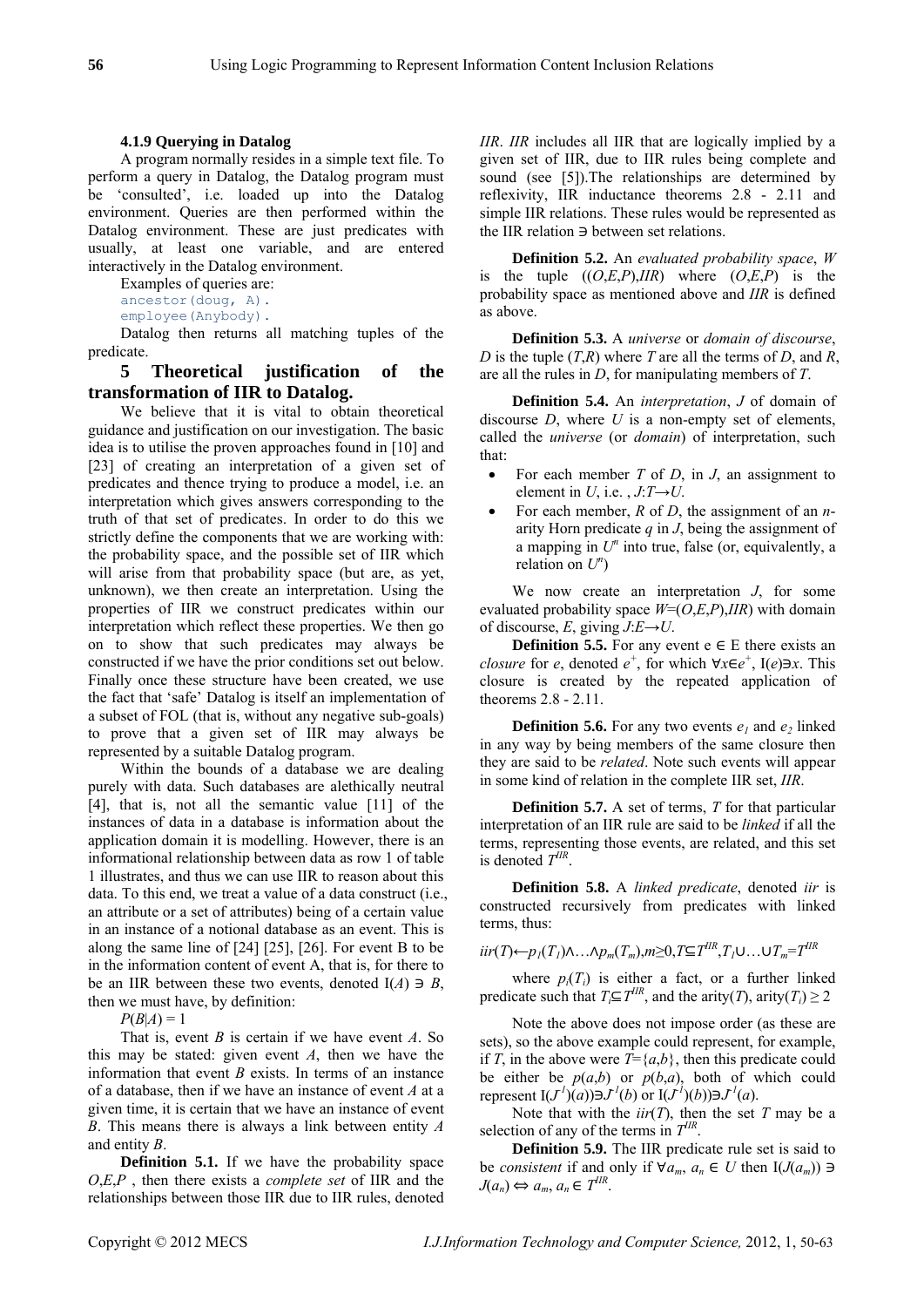Note this could consist of only one IIR predicate, a series of IIR predicates, a single rule, or rules that call other rules, or any combination of the above to complete the IIR predicate set.

**Lemma 5.10.** *A consistent IIR linked predicate rule set may always be constructed.*

*Proof.* 

Given  $e_n \in e_1^+$ , then as theorems (2.8) - (2.11), are complete there must exist a path between events  $e_1$  and *e<sub>n</sub>* such that  $I(e_1) \ni e_2$ ,  $I(e_2) \ni e_3$ , ...,  $I(e_{n-1}) \ni e_n$ ,  $I(e_i) \in IIR$ .

There may be many such paths. We select the one with lowest order.

Firstly we construct the relationship for  $e_1$  to  $e_n$ .<br>This is simply:

*closure*<sub>1</sub>(*T<sub>1</sub>*) ← *iir*<sub>1</sub>(*T*<sub>2</sub>) where {*J*(*e<sub>1</sub>*),*J*(*e*<sub>2</sub>)} $\subset T_1 \subseteq$  $T_2 \subseteq T_1^{\text{IIR}}$ ,  $T_1^{\text{IIR}}$  is the set of linked terms for linked predicate involving  $e_1$  and  $e_2$ .

We now construct the remainder of the predicate, inductively, from  $e_1$  to  $e_p$ , where  $2 \le p \le n$ . So we have:

 $closure_p(T_p) \leftarrow closure_{p-l}(T_{p-l}) \wedge ir_p(T_l)$ 

where:  $J(e_i) \in T_{p-l}$ ,  $J(e_p) \in T_l$ ,  $\{J(e_i), J(e_m)\} \subset T_p \subseteq$  $T_I \subseteq T_m$ <sup>*IIR*</sup> and  $T_{p-I} \subseteq T_{p-I}$ <sup>*IIR*</sup>.

There are two cases we must examine to prove the above constructed predicate is consistent. These are:

- The predicate evaluates to true and there is no closure
- The predicate evaluates to false and there is a closure

Considering the first, that the predicate evaluates to true and there is no closure. By definition, this means that there must exist a sub-goal which is true which contains terms that are not linked, representing events that are not related. However this is a contradiction, as all sub-goals have been constructed from linked terms.

More formally:

If we have constructed  $closure_n(T_n)$ , where  $\{J(e_n), J(e_l)\} \subset T_p$ , for  $e_n \in e_l^+$ , then there exists p, such that  $closure_p(T_p)$  ←  $closure_{p-l}(T_{p-l})$   $Air_p(T_l)$ ,  $1 < p \le n$ where some eventual fact of  $iir_n(T)$  is not linked. However, this is a contradiction as by definition as terms in  $\iota i r_n(T)$  must be linked, that is for any two terms in  $T_1$ , then the event representation of these terms are linked by definition. Additionally since  $iir_p(T) \leftarrow predicate_{\underline{I}}(T_I)$  $\Lambda$ ... $\Lambda$  *predicate<sub>m</sub>*( $T_m$ ),  $m \ge 0$  and in particular  $T \subseteq T_p^{\text{IIR}}, T_I$  $U \dots U T_m = T_p^{IIR}$ , then all such terms must be present.

Now considering, that the predicate evaluates to false and there is a closure. This implies there are related events which are not represented by linked terms. However, by definition all linked terms must be present. This is a contradiction, and hence no predicate can evaluate to false if there is a closure.

Again, more formally: since we have the events *en*  $\in e_1^+$  and the assumption is that these are linked, then we must have  $I(e_1) \ni e_2$ ,  $I(e_2) \ni e_3$ ,  $I(e_{n-1}) \ni e_n$ . But the assumption is that the predicate is untrue, this means there must be a missing fact in  $\iota i r_n(T) \leftarrow \iota' j$  $\Lambda$ ... $\Lambda$  *predicate<sub>m</sub>*( $T_m$ ),  $m \geq 0$ ,  $1 \leq p \leq n$ , but by definition the set  $T_p$ <sup>IIR</sup> must contain all linked terms for that predicate, and hence have a representation for related events - this is a contradiction, so there can never be a false constructed predicate when there is a closure.

**Lemma 5.11.** *A set of consistent IIR predicate rules is always safe.* 

#### *Proof.*

Replacing all terms  $J(e_i)$  in linked iir predicates by  $V_i$  then all iir linked predicates are Horn clauses, so by definition are general Horn clauses.

- $V_i$  only appears in an ordinary positive sub-goal, and
- There are no constants in *J*.

**Definition 5.12.** An interpretation *J*, which upon evaluation makes all rules in the complete IIR rule set, IIR evaluate correctly is called a *representation of* W . That is  $\forall u_i, \underline{u_i} \in U$  then  $I(J^l(u_i) \ni J^l(u_j))$  must be true.

**Lemma 5.13.** *A interpretation J is a representation for W , if and only if the predicate representation of the IIR rule set is consistent.* 

#### *Proof.*

The IIR predicate rule set is consistent, thus as we can see from lemma (5.10) when for any iir predicate rule is true for *J* it is true for the representation *W*. When any iir predicate rule is false for *J*, it is false for *W* , hence *J* is a model for *W*.

**Lemma 5.14.** *An interpretation J of W that has a consistent IIR predicate rule set is a Horn program.* 

#### *Proof.*

From (5.11) we see that all iir linked predicates of an interpretation J of W are Horn clauses, and from definition (4.1) we see that the set of iir linked predicates is therefore a Horn program.

**Definition 5.15.** An interpretation J that makes true all rules in P is called a *model* for P .

It should be noted that any positive program P has been shown to have a model [19, p. 193].

**Definition 5.16.** A model *M* for a program *S* is said to be its least model, denoted  $lms(S)$  if  $M' \supseteq M$  for every model *M′* of *S*. Because *S* is a safe 'safe' Datalog program, then there always exists a least model, *lms*(*S*) for *S* (see [10] and [19]). This least model consists only of series of facts, i.e. predicates of arity one or above.

**Theorem 5.17.** *Any database system that can be modelled using IIR can be represented as a 'safe' Datalog program.* 

# *Proof.*

Lemma (5.13) shows we can construct a representation of *W* within interpretation *J* if and only if the iir predicate rule set is consistent. Lemma (5.10) shows we can construct this consistent rule set. Lemma (5.14) means that *J* is a Horn program, and hence may be represented as a program in 'safe' Datalog.

■

■

■

■

■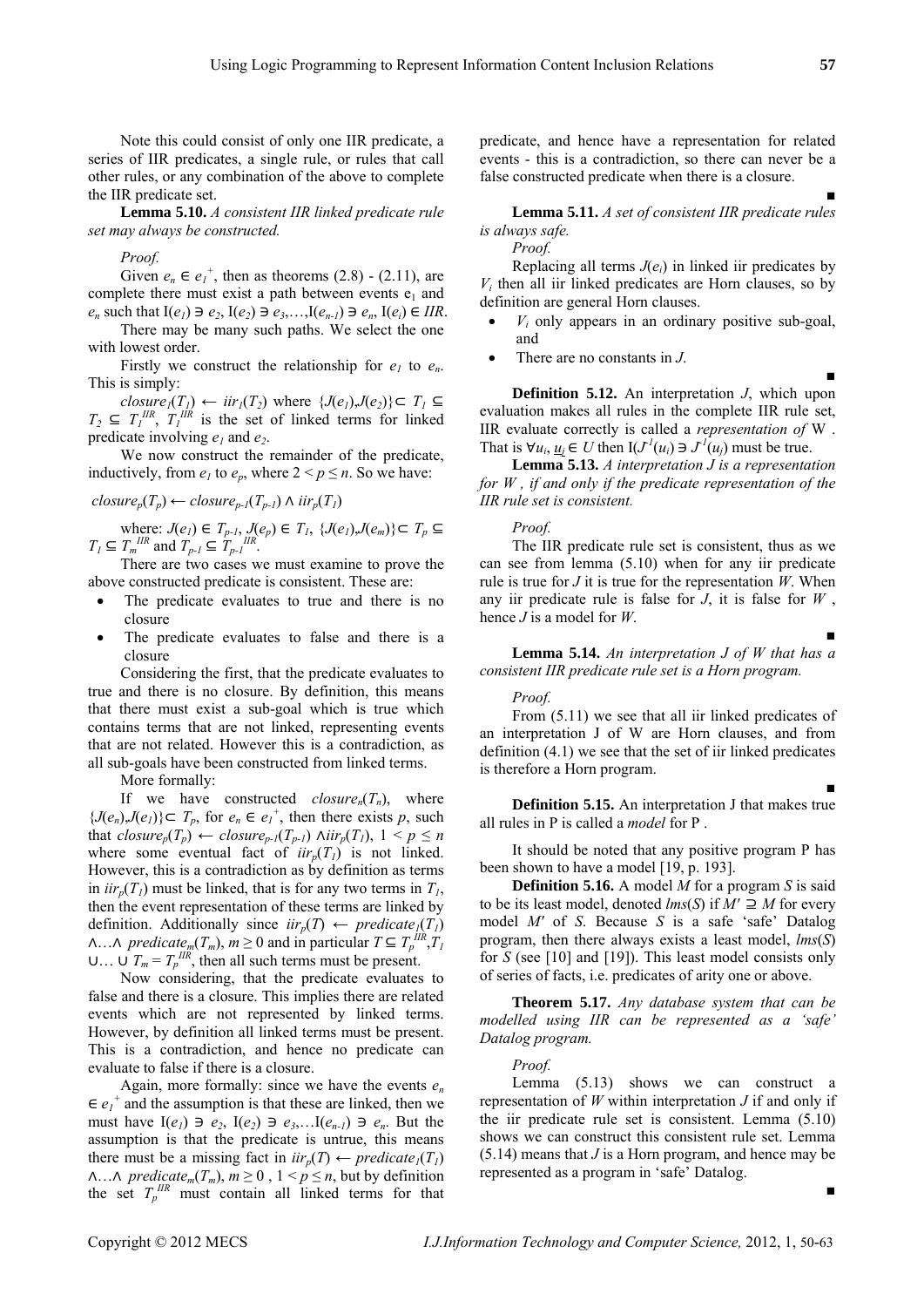## **5.1 How to construct IIR from 'safe' Datalog**

We note that this is only an existence theorem, and does not actually show how to construct a given Datalog database to represent the given set of IIR. To do this we must prove each of the four inductance theorems 2.8 - 2.8 can be represented in 'safe' Datalog

We now show one possible way such a set may be constructed.

**5.1.1 Sum** 

This refers to theorem 2.8

If  $Y = X_1 \cup X_2 \cup \ldots \cup X_n$ , then  $I(X_i) \ni Y$  for  $i =$ 1 , …,*n*.

One way to do this in Datalog is the following: iir(X,S) :  $-\text{sum}(S,X,X_1,...,X_n)$ . iir(X,S) :  $-\text{sum}(S, X_1, X, ..., X_n)$ .

iir $(X, S)$  :  $-\text{sum}(S, X, ..., X_n, X)$ .

Where  $S$  is a fact (or derived fact), representing a sum of arity  $n + 1$ , and the first parameter of the fact names the sum.

*Proof*.

Let  $Y_1, X_1, \ldots, X_n$  be events is  $E$ . We now represent the union of  $X_1$ , ...,  $X_n$  as the Datalog fact: sum(s, x1, ..., xn). The sum is called s. We now construct the sum inference rule 2.8 as above. To prove that we have indeed created a sum, then we must have we must have an IIR relationship between *X1*, …, *Xn*.

We note immediately, that the naming of the sum need not occur in the first argument of the fact, so from this method, we have another  $n - 1$  possible representations of the same set of IIR. Additionally, and possibly more neatly

T his refers to theorem 2.9:

If *X* = *X<sub>1</sub>* ∩ *X<sub>2</sub>* ∩ … ∩ *X<sub>n</sub>*, *Y* = *X<sub>i</sub>* for *i* = 1…, *n* then  $I(X) \ni Y$ .

An example of representing the product would be: iir(P,X) :  $-\text{product}(P,X,X_1,...,X_n)$ . iir(P,X) : -product(P,X<sub>1</sub>,X,..,X<sub>n</sub>).

# iir(P,X) : -product(P,X<sub>1</sub>, ...,X<sub>n</sub>,X).  $\{$ iir(y,z).,iir(y,z).,

Where  $P$  is a fact (or derived fact), representing an intersection of arity  $n + 1$ , and the first parameter of the fact names the product.

*Proof.* 

We note immediately, that the naming of the product need not occur as the first argument of the fact, so from even from this method, we have another *n*- 1 possible representations of the same set of IIR.

#### **5.1.3 Transitivity**

This refers to theorem 2.10 If  $I(X) \ni Y$ ,  $I(Y) \ni Z$  then  $I(X) \ni Z$ . **5.1.4 Union**<br>This may be represented by the 'safe' Datalog  $\overline{5.1.4}$  Union

program:

$$
P_T = \begin{cases} rule(x, y). \\ rule(y, z). \\ rule(X, Z): - rule(X, Y), rule(Y, Z). \end{cases}
$$

*Proof*.

Let *X*, *Y* and *Z* be events in a probability space *E* and let  $I(X) \ni Y$  and  $I(Y) \ni Z$ . By the transitivity theorem, 2.10, then  $I(X) \ni Z$ . Thus the domain of discourse, by definition 5.3 is the tuple  $D = (\{X, Y, Z\}, \{I(X) \}\text{ or } I(Y) \text{ or } Z$ , I(*X*) $\exists$ *Z*}. Now let *P<sub>T</sub>* be an interpretation of *D*, such that  $P_T: X \to X$ ,  $P_T: Y \to Y$ ,  $P_T: Z \to Z$ .

By definition 5.5, the closures for X,Y and Z are:

- $Z^+ = \{Z\}$
- $Y^+ = \{Y, Z\}$
- $X^+ = \{X, Y, Z\}$

We now construct the following linked predicates, as per definition 5.8. As consistent rule sets need to be built recursively, (as explained in 5.10 from the smallest set of linked terms, then we take the lowest order set of the closure and begin with that. We can ignore  $Z^+$ , as this cannot produce any rules of arity 2 or above. Thus we now have *Y<sup>+</sup>* , which we can select a consistent linked predicate, this being any subset of

We select a single fact from this set:  $fact_v(y,z)$ , and use this to build the next consistent linked predicate.

We have already chosen to select  $f \text{act}_x(x, y)$ . Given this then, the least model (as in definition 5.16) produced for the program must be something like:

# $\{$ fact(x,y).,fact(x,z).,fact(y,z).}

Although again, there are other least models which will equally satisfy our requirements.

The next linked predicate must be a subset of the following (noting that this is 'safe' Datalog and all arguments are limited)<br> **5.1.2 Product 5.1.2 Product 5.1.2 Product We also note we have named all facts and sub-**<br>
We also note we have named all facts and sub-

goals the same. This need not necessarily be the case. So the actual set from which we can choose our model is somewhat greater than that presented above. We are perforce, constrained somewhat by the union of the previous iteration to find the consistent linked predicate, (but not by a great deal), so after rename the facts and rules, we now choose:

# iir $(X, Z)$ :-iir $(X, Y)$ , iir $(Y, Z)$ .}

We note that this predicate rule set is consistent as per definition 5.9, as for every  $I(P_T^{-1}(x_i)) \ni P_T^{-1}(x_j) \forall x_i, x_j$  $\in \{x,y,z\}$ , hence we have a representation of *D* as per definition 5.12.

Which gives us the program as above.

■ This rule, is why we believe is why 'safe' Datalog is so suitable for representing IIR. The recursive nature of 'safe' Datalog is amply able in representing the transitive nature of IIR.

■

This refers to theorem 2.11 If  $I(X) \ni Y$ ,  $I(X) \ni Z$  then  $I(X) \ni Y \cap Z$ . One way to do this is by doing the following: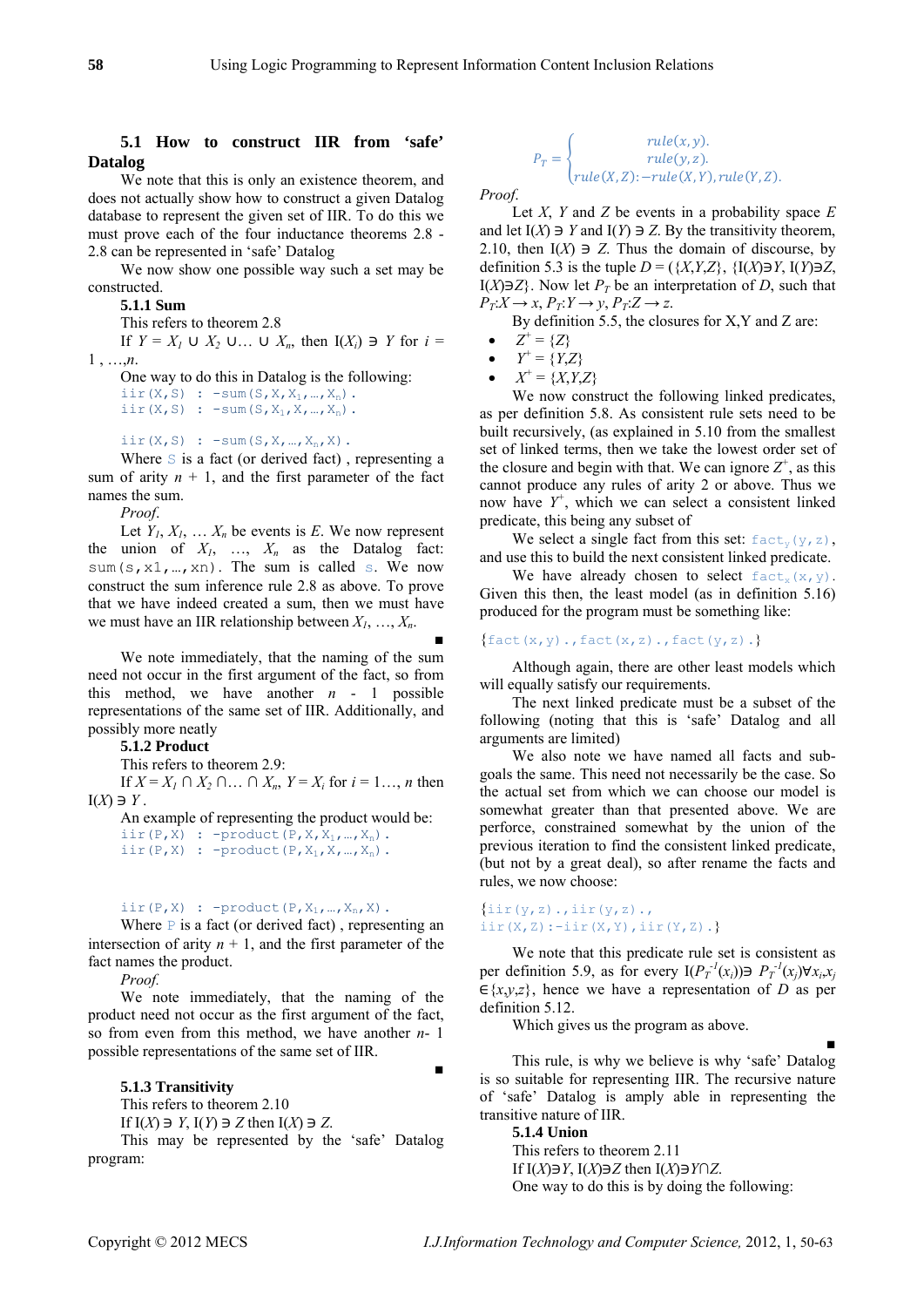#### $\text{iir}(X, P)$  : product(P,X,Y ),iir(X,Y ),product(P,Y,Z),i  $ir(X,Z)$

# **6 Examples of IIR converted to Datalog 6.1 Closure example**

The examples that follow are from [17], but have been slightly modified to exemplify all the IIR inference rules, as in [27], and thus demonstrate how to derive an IIR closure using a Datalog.

It should be noted that [17] uses a modified version of the IIR inference rules. These are equivalent, although the omission of the sum and product, loses some of the generality associated with IIR. The modified versions of the inference rule may be presented as follows.

If *X*, *Y* and *Z* are separate and individual events, in a state space, as defined in section 2 the forms of IIR may be rewritten thus, imitating in the form of the wellknown Armstrong's Axioms for functional dependencies in relational databases  $[5]$ ,  $[28]$ :

- 1. **Reflexivity**:  $X \to X \Rightarrow X \to X$ , or using previous notation:  $I(X) \ni X$ .
- 2. **Augmentation**:  $X \to Y \Rightarrow X \cap Z \to Y \cap Z$ .
- 3. **Transitivity**:  $X \to Y$ ,  $Y \to Z \Rightarrow X \to Y$ .
- 4. **Union**:  $X \to Y$ ,  $X \to Z \Rightarrow X \to Y \cap Z$ .
- 5. **Decomposition**:  $X \to Y \cap Z \Rightarrow X \to Y$ ,  $X \to Y$ .

For the purposes of this paper, we use the original versions of IIR mentioned in section 2. That is, we use definition, (2.7) and theorems (2.8 - 2.11). Bearing this in mind, the example we wish to code may be represented by the following set of IIR:

 $I(A \cap B) \ni C$  $I(C) \ni A$  $I(B \cap C) \ni D$  $I(A \cap C \cap D) \ni B$  $I(D) \ni E \cap G$  $I(B \cap E) \ni C$ ד I(*C* ∩ *G*) *B* ∩ *D*  $I(C \cap E) \ni A \cap G$ *W* = *X* ∩ *Y* ∩ *Z*  $M = W \cap A$  $L = P \cup Q \cup A$  $T = B \cap D \cap W$ 

All the above literals represent events in a probability space as defined above. The reason we use them is because each conjunction or disjunction of an event needs to be named in order to be manipulated by the 'safe' Datalog program.

For the purposes of this paper, we now demonstrate how the constructions in section 5 may be used to construct a combination of a straight-forward IIR and the product rule.

For the example  $I(A \cap B) \ni C$  we need to represent that the product  $A \cap B$  has in its information content C. If we assume the product  $pAB = A \cap B$ , then the original relationship may be rewritten  $I(pAB) \ni C$ . Thus we have the linked events pAB and *C* Representing these as a linked predicate gives us

iir(pAB, c).

We now need to represent the product inference rule as a rule. To do this we must show that the product

pAB has in its information content *A* or *C*. This could be represented as two further predicates

iir(pAB, a). iir(pAB, b).

If we now represent transitivity as the following, which again maintains the linked events as linked predicates, using:

 $\text{iir}(X,Y)$ :-iir $(X,Z)$ , iir $(Z,Y)$ .

The evaluation of the rule leads to new facts:

```
iir(a,c).
```
% facts

iir(a,b). Which is correct. Or, alternatively the product inference rule could be represented by the rule:

 $iir(P,X):$ -product $(P,X,Y)$ .

 $iir(P,X):=product(P,Y,X)$ .

The rule, when run in conjunction with the representation of the transitivity rule gives more flexibility as not all the examples of the product then have to be represented. Additionally the statement of the inference rules will lead to other IIR relationships which may not be immediately aware to the person coding the representation. Notice also, the  $2<sup>nd</sup>$  representation, returns exactly the same results as the former representation, maintaining the linked events as linked predicates.

Bearing this kind of construction in mind, we now take the relationships listed above, and originally used in [27] and code them in Datalog.

```
\frac{6}{6} =====
% I(A ∩ B)-> C 
product(pAB,a,b). 
iir(a,c). 
% I(B ∩ C) -> D 
product(pBC,b,c). 
iir(pBC,d). 
% I(A ∩ C ∩ D) -> B 
product(pACD, a, c, d). 
iir(pACD,b). 
\frac{1}{6} I(D) -> E \cap G
product(pEG, e, g). 
iir(d,pEG). 
% I(B ∩ E) -> C 
product(pBE, b, e). 
iir(pBE, c). 
% I(C ∩ G) -> (B ∩ D) 
product(pCG, c, g). 
product(pBD, b, d). 
iir(pCG, pBD). 
% I(C ∩ E) -> (A ∩ G) 
product(pCE, c, e). 
product(pAG, a, g). 
iir(pCE,pAG). 
% W = X ∩ Y ∩ Z 
product(w,x,y,z). 
\frac{1}{6} M = W \cap A
\& L = P U O U Aproduct(m,w,a). 
sum(1,p,q,a).
% T = B ∩ D ∩ W 
product(t,b,d,w). 
% Rules 
% ===== 
% Sum...
```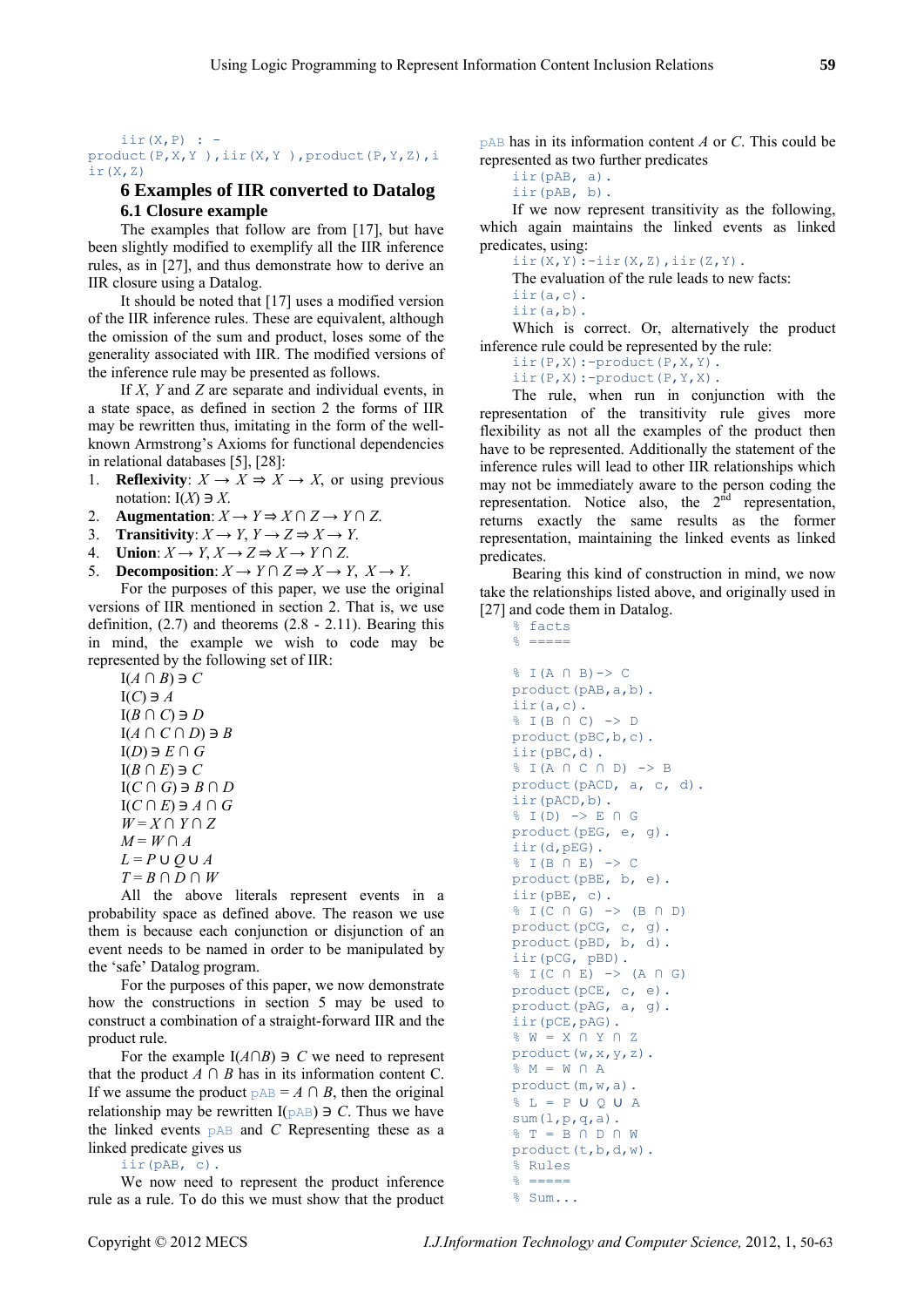```
% ...for a sum of three parts. 
iir(X, S): -sum(S, X, A, B).
\text{iir}(X, S):-\text{sum}(S, A, X, B).
\text{iir}(X, S) : -\text{sum}(S, A, B, X).
% product... 
% ...for a product of 2 members. 
iir(P,X):=product(P,X,A).
\text{iir}(P,X):-product(P,A,X).
% ...for a product of 3 members. 
\text{iir}(P,X):-product(P,X,A,B).
iir(P,X):-product(P,A,X,B). 
iir(P,X):-product(P,A,B,X).
% transitivity 
\text{iir}(X,Y):=\text{iir}(X,Z),\text{iir}(Z,Y).% union 
\text{iir}(X, P):-product(P, Y, Z), \text{iir}(X, Y),
       product(P,Y,Z),iir(X,Z).
```
If the program is run with the following query: iir(t,X).

It gives the following uncovered IIR (amongst many others involving all the sums and intersections) :

```
{ 
\text{ir}(t,a),
iir(t,b), 
iir(t,c), 
iir(t,d), 
iir(t,e), 
iir(t,g), 
\text{ir}(t,1),
iir(t,m), 
iir(t,pAB), 
iir(t,pAG), 
iir(t,pBC), 
iir(t,pBD), 
iir(t,pBE), 
iir(t,pCE), 
iir(t,pCG), 
iir(t,pEG), 
iir(t,w), 
iir(t,x), 
iir(t,y), 
iir(t,z) 
}
```
Info: 20 tuples computed.

This is identical to the closure generated within [27], although in this paper we have used a different representation this time.

## **6.2 Student database example**

This is the  $2<sup>nd</sup>$  example from [17] and demonstrates how to derive and implement IIR upon an example of a real-world database. The functional dependencies, used as IIR are encoded as IIR. The reasoning behind this is that each instance of each of the entities below: student; class; and enrolment represent types of events. The instantiation of any of them represents an event, i.e., the instantiated entity of student has the corresponding nested information of student id, surname, major, level (or year) and age. Each instantiation in the database, must obviously have been extant at a given time, place (for instance when we created the database in the Datalog system), so a single instantiation of each entity represents an event. Likewise for the entities class and enrolment. The functional dependencies between instances of these entities may, therefore be modelled as information content belonging to these events. This

makes the modelling, using Datalog quite straightforward. The only IIR we need to model are the transitivity property (2.10) and the IIR relationship itself.

So, this may be coded up in Datalog as follows: % Facts

```
student(100, smith, history, gr, 25).
student(150, parks, geology, so, 21).
student(200,baker,finance, gr, 24).
student(250, qlass, history, sn, 19).
student(300,baker,geology,sn,20). 
student(350, rosso, finance, jr, 18).
student(400,bryan,geology,sr,22). 
class(ba200,tth9,sc110).
class(bd445,mwf3,sc213). 
class(bf410, mwf8, sc213).
class(cs150,mwf3,ea304). 
class(cs250, mwf1, eb210).
enrollment(100,bd445).
enrollment(150,ba200).
enrollment(200,bd445).
enrollment(200,cs250).
enrollment(300,cs150).
enrollment(400,ba200).
enrollment(400,bf410).
enrollment(400,cs250).
enrollment(450,ba200).
businessRule(history,swimming). 
businessRule(geology,diving). 
businessRule(finance,basketball). 
% rules 
iir(X,Y):-student(A,B,X,C,D), 
      businessRule(X,Y). 
% functional dependencies 
\text{iir}(X,Y):-\text{student}(X,B,C,D,E),
     enrollment(X,Y).
\text{iir}(X,Y,Z):=\text{enrollment}(A,X), class(X,Y,Z). 
result(A,B,C,D,E,F,G,H,I):- 
      student(A,B,C,D,E), 
       iir(A,F), 
      iir(F,G,H), 
       iir(C,I). 
If the program is run with the following query: 
result(A, B, C, D, E, F, G, H, I).
It gives the following results: 
{
```

```
result(100,smith,history,gr,25,bd445, 
      mwf3,sc213,swimming), 
result(150,parks,geology,so,21,ba200, 
      tth9,sc110,diving), 
result(200,baker,finance,gr,24,bd445,
      mwf3,sc213,basketball), 
result(200,baker,finance,gr,24,cs250,
     mwf1,eb210,basketball), 
result(300,baker,geology,sn,20,cs150, 
     mwf3,ea304,diving), 
result(400,bryan,geology,sr,22,ba200, 
      tth9,sc110,diving), 
result(400,bryan,geology,sr,22,bf410, 
     mwf8,sc213,diving), 
result(400,bryan,geology,sr,22,cs250, 
     mwf1,eb210,diving) 
} 
Info: 8 tuples computed.
```
This is the result as expected, agreeing with the results in [17].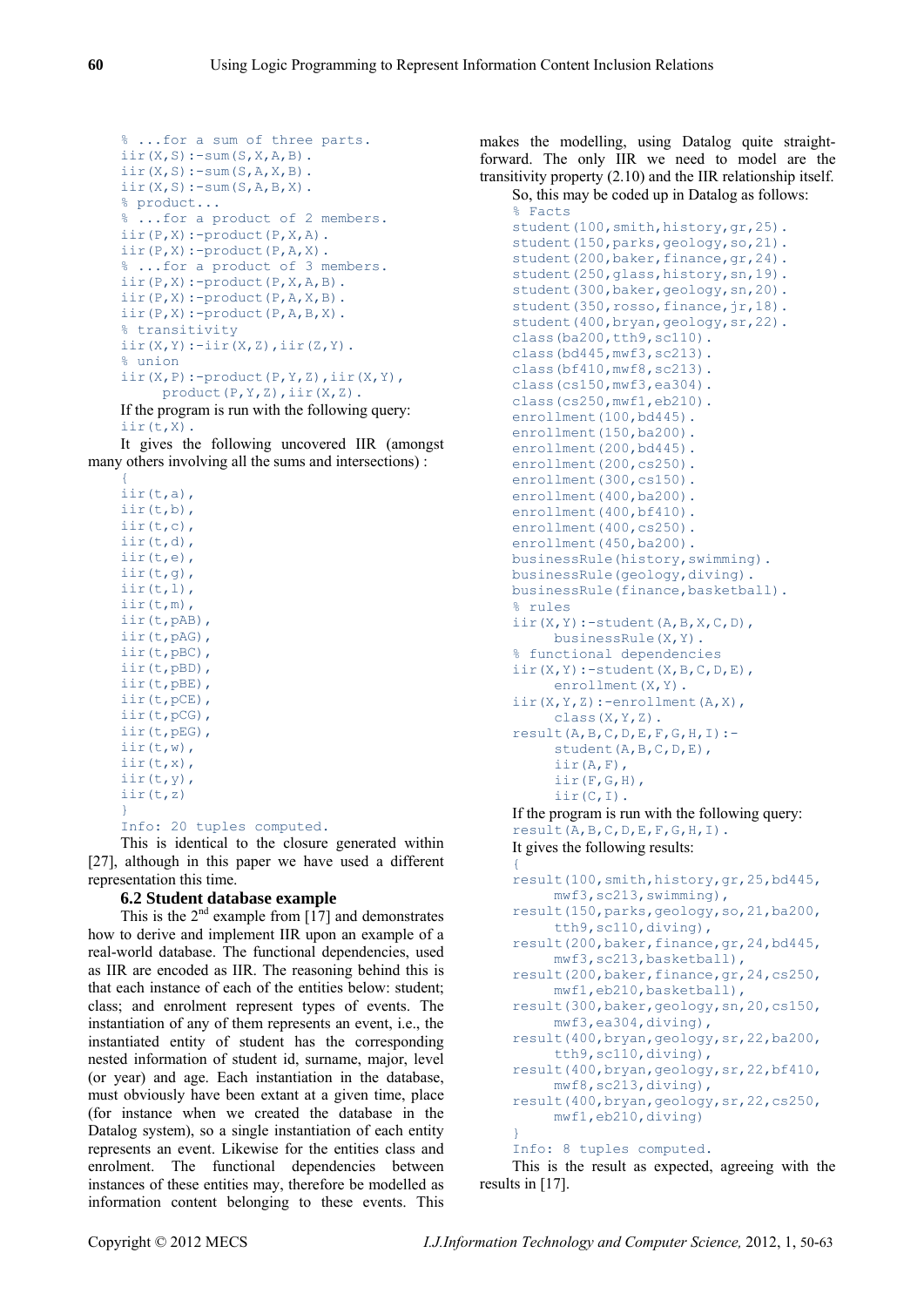# **7 Conclusions**

We believe that we have proved and demonstrated the following theorem:

Theorem: Any database system that can be modelled using IIR can be represented as a 'safe' Datalog program.

The above theorem is an existence theorem and does not impose much structure on the creation of mappings between IIR to 'safe' Datalog, the positioning of terms and variables in heads of rules or facts are not determined. This leads to a very large number of possible interpretations of IIR in 'safe' Datalog. Is it that such representations are logically equivalent? That is, they might possibly be ways of saying the same thing. Are these sets of statements when converted to FOL, logically equivalent? Indeed, although the theorem above has been proved, this does not guarantee that the methods suggested above are the only ways to encode a given set of IIR as 'safe' Datalog. We see from [27] that the sum rule (2.8) can be modelled as a Datalog disjunction. That is, the individual parts of the sum are modelled as separate rules, and the disjunctive evaluation, which gives the desired effect. Seemingly the crucial component to such representations (and the proof that they are possible), appears to be the transitivity rule (2.10). This is the mathematical formulation of Dretske's Xerox principle [6, pp. 57-58], and seems very similar to the propositional logic's and first or predicate logic's modus-ponens. It appears that this allows the assemblage of linked iir, via linked predicates. It would appear, that given a probability space as defined above, then what we have is some kind of informational content justification of the modus-ponens.

The examples shown in section 6 above have been tried in three sorts of inference engines. Firstly one based on Oracle PL/SQL [8] [29], then against a 'normal' inference mechanism of Prolog [8] , and then finally in this paper, 'safe' Datalog - all leading to the same results. However none of these attempts have been proven to formally represent a site of information content in terms of IIR. We now have a tool, which we know, formally can represent any set of IIR. Thus by modelling a site of information content, and then by invoking a Datalog query, we are effectively modelling the occurrence of that event, and by use of 'safe' Datalog can derive the consequences of that event, in terms of all the other events the occurrence of the original event tells us truly of other events.

We suggest that now we have such a relationship established between 'safe' Datalog and IIR, then 'safe' Datalog itself may be used to perform further, revealing analyses of information systems (IS) that can be represented as probabilistic situations, i.e., an information source [6, p. 4]. Probability spaces have been explored by [25], [26]and [24] as a means to investigate a database. Our efforts attempt to complement such analyses by using the tools developed in [5] as a means to understand the behaviours of information within a site of information content, e.g. a database, but by representing the information within a

source of information as a probability space, and hence one of the aims of this paper has been to start to discover whether there is any kind of linkage between the IIR framework and 'safe' Datalog. IIR is a proven way of modelling an application domain in terms of information content. As we have two frameworks, both of which can represent an aspect of the real world, then it seems logical that there must be some kind of correspondence between them. This paper is part of a series which tries to uncover this assumed correspondence.

Additionally 'safe' Datalog, being a subset of FOL implements one of the two inference rules of FOL [15]; the modus ponens,. This underlies Datalog deduction, and indeed the vast majority of modern computing [14, p. 156]. By proving such any correspondence between Datalog and IIR, then we may be close to determining why computing devices are so useful in modelling information content, and by extension, the real world. This may give an information-theoretic justification of the modus ponens, and thus a possible informational theoretical justification of some section of FOL especially given that all deductions from FOL are certain, and thus by many definitions of information [30, pp. 94- 109], must as a consequence contain no information whatsoever.

We note there are other implementations of IIR used when analysing databases in terms of IIR. We already know we can model IIR using Prolog [8] and Oracle PL/SQL [16], [1], [17] and [18]. This would seem to support the above claim that there is some link between the fundamentals of computing and the modelling of such systems using information content. As seen in the above papers, we can model IIR using existing computing frameworks. It would therefore, be useful to possess yet another form of representing such relationships, which has been formally proven to be able to represent any given set of IIR. This would allow further investigation of IS in terms of IIR using a proven tool. It has already been shown in [27] that for some specific examples of a given set of IIR and its associated probability space, then 'safe' Datalog, can indeed be used to model those IIR.

Furthermore, 'safe' Datalog has three kinds of semantics [19, pp. 192-197] which are all equivalent, these being:

- Model-Theoretic:
- Proof-Theoretic:
- Least Model Theoretic.

Because of the transitive nature of IIR (see section 2.7 - this implies some form of recursion), it should be noted that in both [8] and [17] when attempts were made to model IIR using Prolog, difficulties were encountered. Prolog uses a method known as SLD resolution [10] which utilises a top-down proof-theoretic strategy to evaluate Prolog Programs. However, SLD can create trees which are infinite, i.e. do not terminate. Because of the cyclic nature of IIR closures, it becomes apparent why simple definitions of recursive IIR in Prolog do not work (they produce infinite SLD trees). 'safe' Datalog has been proven to have a least model [19, pp. 192-197],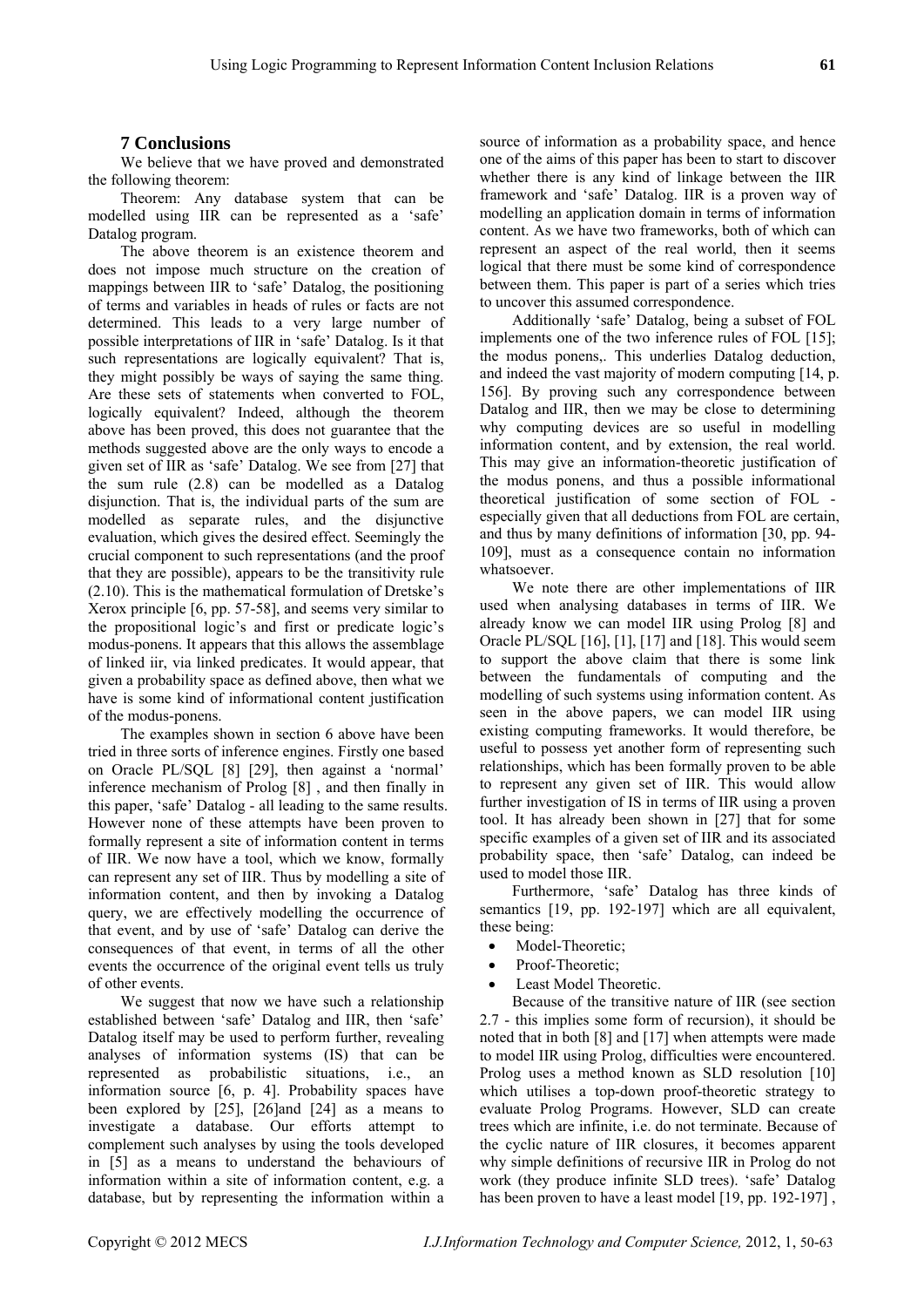and thus using the underlying theorems described in section 5 to model IIR, then simple IIR recursive models can be established, as the least model is always finite, given a 'safe' Datalog program. Because of this 'safe' Datalog seems an ideal way of representing a given set of IIR. Because IIR is domain independent, then using 'safe' Datalog to model a given set of IIR would allow us to model the more general situations that IIR covers, and investigate the relationships between the levels of IIR in a database shown in table 1.

In summary:

- we can model the transitive nature of IIR using recursion in Datalog;
- we have the three semantics available for modelled IIR, namely model, fixpoint and proof theoretic semantics, which allows the operational semantics of least fixpoint to be used in generating IIR closures;
- there are possibly many interpretations of IIR using Datalog. These are not term order dependent in the IIR eventual predicate rule set;
- 'safe' Datalog can be used as a tool for the investigation and modelling of any information source.

Finally, IIR itself is a framework that describes information content of a given state of affairs and relationship therein. As we are able to successfully model IIR, and IIR is not necessarily tied to an IS, and furthermore we can model such IIR with several implementations (as shown above), it would seem that IIR itself must represent some kind of generalised framework, with which to undertake informational analysis of virtually any situation that can be represented in probabilistic terms.

## **8 Future Work**

We have shown that there is some kind of transformation from IIR to 'safe' Datalog. In future papers we propose to show that the reverse is also true; that is, there is some kind of transformation from 'safe' Datalog to IIR.

Additionally why are there so many 'safe' Datalog representations of IIR rule sets available? Does this reflect the fact that FOL (of which 'safe' Datalog is a subset) is not quite correct when describing informational relationships? To determine the number of interpretations, and why this should be the case may be the subject of future work. Indeed, it would appear that such a paradigm as first-order logic is not stringent enough to be isomorphic with information-theoretic views of domains of discourse. This would agree with Devlin's claim that first-order logic is insufficient to describe informational relations [31]. The multiplicity of representations and the reason for this needs further investigation. Also, there is no proof in the above, that this is the only method by which IIR can be represented in 'safe' Datalog. We believe, that because IIR is a more general framework, and thus, in some ways, possibly a specialised, or, on the contrary a more generalised version of FOL. If so, then there must be a specific morphism between a subset or super-set of First Order Categorical Logic to IIR which we believe is a category, with events as objects, IIR as arrows, composition as IIR under transitivity, with reflexivity as the identity [32].

Because of this formally proven linkage between IIR and 'safe' Datalog, we know we can represent any information source, that is any situation that can be presented as a state space, in 'safe' Datalog. Furthermore such a linkage suggests that there must be a more formal link between 'safe' Datalog and IIR than that explored in the previous parts of this paper. Lastly we suggest that IIR itself is not limited to an IS. In fact it is a general purpose description of any suitably constrained domain of discourse. As there appear to be many ways of representing such a relationship, listed above, then there is some evidence to show such IS representations must be some kind of subset of the IIR framework. What this subset is, and what parts of, say for instance, 'safe' Datalog contains, is also the subject for future work. In particular, as we have now successfully proved that 'safe' Datalog can be used to represent a given set of IIR. This now allows us to investigate each of the four levels of IIR in a database, as in table 1, and we should now be able to cast some light on the nature of such databases, which at heart are representation systems, after [11]. The source representation system is the database itself, and the target of the representation system is the domain of application. Furthermore what is the nature of this linkage or correspondence? 'Safe' Datalog can successfully represent certain aspects of an application domain. That is, at one level, it is such a representation system, and there must exist constraints between the database and the domain of application it is trying to model. However, the source of this representation, e.g. a database resident on some computing device, when, as mentioned previously, looked at from the purely physical viewpoint is at best just variances in electrical potential within the internals of that computing device [14, p. 156].Eventually these symbols can be used to represent aspects of the real world. We define these differences of electrical potential with values of 0 or 1, and in turn use groups of these symbols to represent other symbols. Hence a computing device is merely a contrivance for manipulating symbols (ibid), and consequently computing devices do not exhibit cognition. It is this linkage via these constraints to the real world by this accumulation and refinement of such symbols that we believe information content can arise. We intend to use Datalog to model such area of information content, and uncover reasoning at a distance for such representation systems.

# **References**

[1] X. Wu and J. Feng, "A framework and implementation of information content reasoning in a database," WSEAS Trans. Info. Sci. and App., vol. 6, no. 4, pp. 579–588, 2009.

[2] J. Feng, Y. Wang, and S. Wang, "Causes and types of connection traps in data schemata," WSEA Transactions on